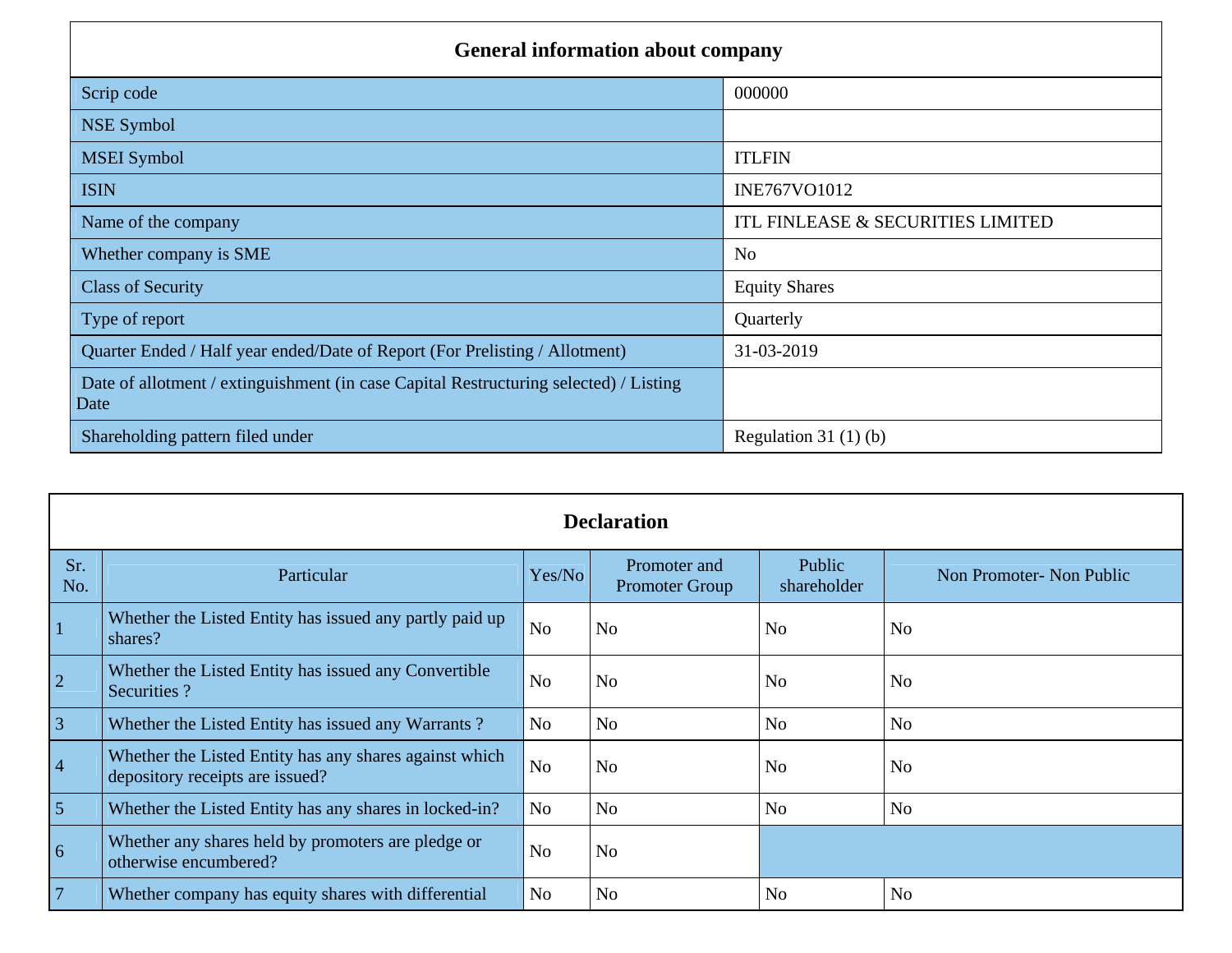|           |                                                |                         |                            |                                 |                                |                            | <b>Table I - Summary Statement holding of specified securities</b> |                              |                      |                                                                  |                   |
|-----------|------------------------------------------------|-------------------------|----------------------------|---------------------------------|--------------------------------|----------------------------|--------------------------------------------------------------------|------------------------------|----------------------|------------------------------------------------------------------|-------------------|
|           |                                                |                         | No. of                     | No.<br>Of                       | No. Of                         | Total nos.                 | Shareholding<br>as a % of                                          |                              |                      | Number of Voting Rights held in<br>each class of securities (IX) |                   |
| Category  | Category<br>of                                 | Nos. Of<br>shareholders | fully<br>paid up<br>equity | Partly<br>paid-<br>up           | shares<br>underlying           | shares<br>held (VII)       | total no. of<br>shares<br>(calculated as                           | No of Voting (XIV)<br>Rights |                      |                                                                  | Total as a        |
| $\rm (I)$ | shareholder<br>(II)                            | (III)                   | shares<br>held<br>(IV)     | equity<br>shares<br>held<br>(V) | Depository<br>Receipts<br>(VI) | $=$<br>$(IV)+(V)+$<br>(VI) | per SCRR,<br>1957) (VIII)<br>As a % of<br>$(A+B+C2)$               | <b>Class</b><br>eg: X        | <b>Class</b><br>eg:y | Total                                                            | % of<br>$(A+B+C)$ |
| (A)       | Promoter<br>$\&$<br>Promoter<br>Group          | 43                      | 2819290                    |                                 |                                | 2819290                    | 59.54                                                              | 2819290                      |                      | 2819290 59.54                                                    |                   |
| (B)       | Public                                         | 381                     | 1916010                    |                                 |                                | 1916010                    | 40.46                                                              | 1916010                      |                      | 1916010 40.46                                                    |                   |
| (C)       | Non<br>Promoter-<br>Non Public                 |                         |                            |                                 |                                |                            |                                                                    |                              |                      |                                                                  |                   |
| (C1)      | <b>Shares</b><br>underlying<br><b>DRs</b>      |                         |                            |                                 |                                |                            |                                                                    |                              |                      |                                                                  |                   |
| (C2)      | Shares held<br>by<br>Employee<br><b>Trusts</b> |                         |                            |                                 |                                |                            |                                                                    |                              |                      |                                                                  |                   |
|           | Total                                          | 424                     | 4735300                    |                                 |                                | 4735300                    | 100                                                                | 4735300                      |                      | 4735300 100                                                      |                   |

|                                        |                                                    |            |                                       |                                       | <b>Table I - Summary Statement holding of specified securities</b> |                                                      |               |                                       |  |
|----------------------------------------|----------------------------------------------------|------------|---------------------------------------|---------------------------------------|--------------------------------------------------------------------|------------------------------------------------------|---------------|---------------------------------------|--|
| Category<br>$\left( \mathrm{I}\right)$ | Category of No. Of<br>shareholder   Shares<br>(II) | Underlying | No. of<br><b>Shares</b><br>Underlying | No. Of<br><b>Shares</b><br>Underlying | Shareholding, Number of Number of<br>as a %<br>assuming full       | Locked in<br>$\vert$ shares (XII) $\vert$ pledged or | <b>Shares</b> | Number of<br>equity shares<br>held in |  |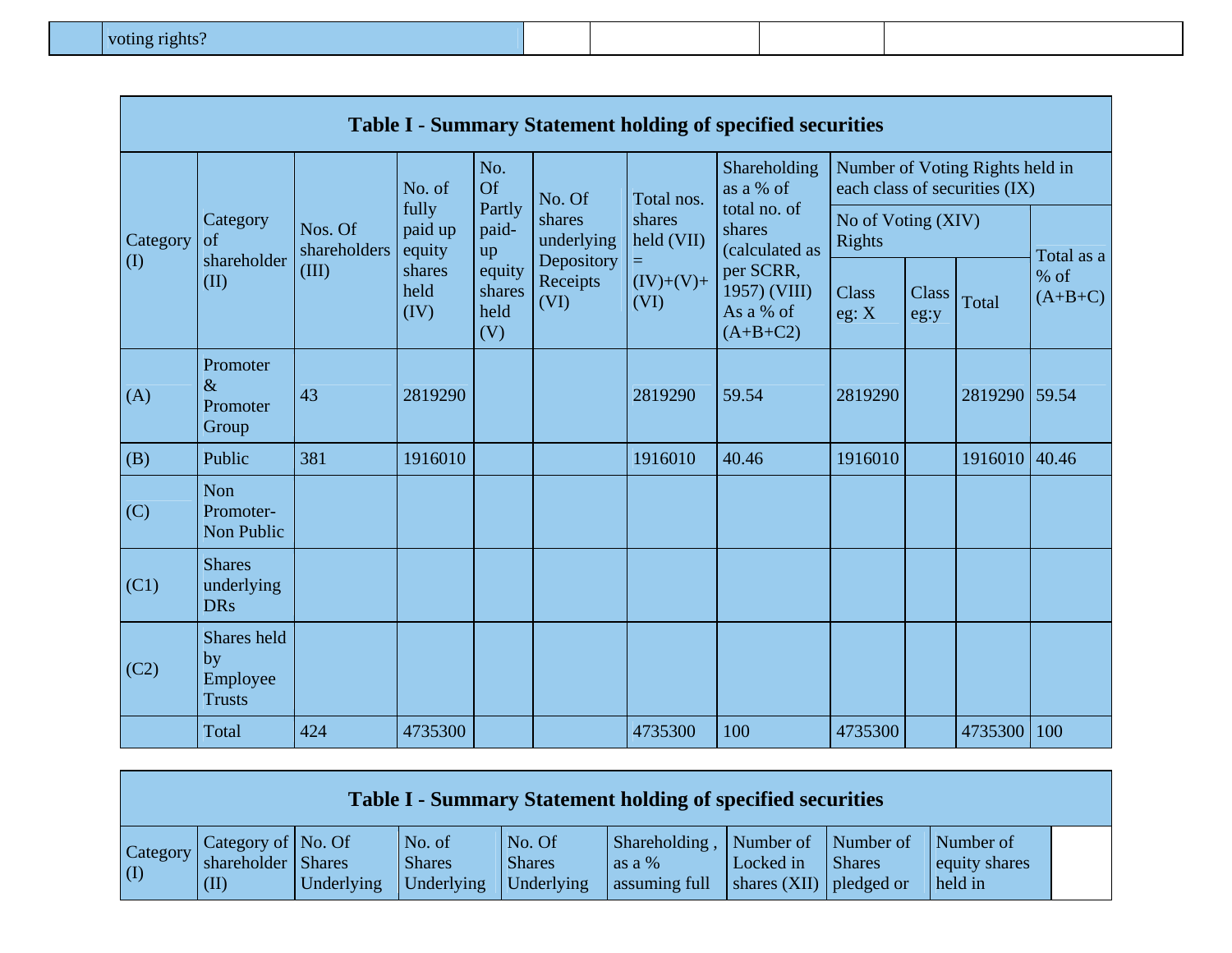|      |                                                | Outstanding<br>convertible<br>securities | Outstanding<br>Warrants<br>$(X_i)$ | Outstanding<br>convertible<br>securities | conversion of<br>convertible<br>securities (as                                                    |            |                                                       | (XIII)     | otherwise<br>encumbered                            | dematerialized<br>form $(XIV)$ |
|------|------------------------------------------------|------------------------------------------|------------------------------------|------------------------------------------|---------------------------------------------------------------------------------------------------|------------|-------------------------------------------------------|------------|----------------------------------------------------|--------------------------------|
|      |                                                | (X)                                      |                                    | and No. Of<br><b>Warrants</b><br>(Xi)(a) | a percentage<br>of diluted<br>share capital)<br>$(XI)=$<br>$(VII)+(X) As$<br>a % of<br>$(A+B+C2)$ | No.<br>(a) | As a<br>% of<br>total<br><b>Shares</b><br>held<br>(b) | No.<br>(a) | As a %<br>of total<br><b>Shares</b><br>held<br>(b) |                                |
| (A)  | Promoter &<br>Promoter<br>Group                |                                          |                                    |                                          | 59.54                                                                                             |            |                                                       |            |                                                    | 2736390                        |
| (B)  | Public                                         |                                          |                                    |                                          | 40.46                                                                                             |            |                                                       |            |                                                    | 106200                         |
| (C)  | Non<br>Promoter-<br>Non Public                 |                                          |                                    |                                          |                                                                                                   |            |                                                       |            |                                                    |                                |
| (C1) | <b>Shares</b><br>underlying<br><b>DRs</b>      |                                          |                                    |                                          |                                                                                                   |            |                                                       |            |                                                    |                                |
| (C2) | Shares held<br>by<br>Employee<br><b>Trusts</b> |                                          |                                    |                                          |                                                                                                   |            |                                                       |            |                                                    |                                |
|      | Total                                          |                                          |                                    |                                          | 100                                                                                               |            |                                                       |            |                                                    | 2842590                        |

|     | Table II - Statement showing shareholding pattern of the Promoter and Promoter Group |                                        |                        |                                 |                                     |                              |                                                             |                               |                            |       |                                 |
|-----|--------------------------------------------------------------------------------------|----------------------------------------|------------------------|---------------------------------|-------------------------------------|------------------------------|-------------------------------------------------------------|-------------------------------|----------------------------|-------|---------------------------------|
|     |                                                                                      |                                        | No. of                 | No.<br>Of                       | No. Of                              | Total nos.                   | Shareholding   Number of Voting Rights held in<br>as a % of | each class of securities (IX) |                            |       |                                 |
| Sr. | Category $\&$<br>Name of the                                                         | $\vert$ Nos. Of<br>shareholders equity | fully<br>paid up       | Partly<br>paid-<br>up           | shares<br>underlying                | shares<br>$\vert$ held (VII) | total no. of<br>shares<br><i>(calculated)</i>               | No of Voting (XIV)<br>Rights  |                            |       | Total<br>as a $%$               |
|     | Shareholders (I)                                                                     | $\vert$ (III)                          | shares<br>held<br>(IV) | equity<br>shares<br>held<br>(V) | Depository $ =$<br>Receipts<br>(VI) | $(IV)+(V)+$<br>(VI)          | as per<br>SCRR,<br>$1957)$ (VIII)<br>As a % of              | <b>Class</b><br>eg: X         | Class <sub>l</sub><br>eg:y | Total | of<br>Total<br>Voting<br>rights |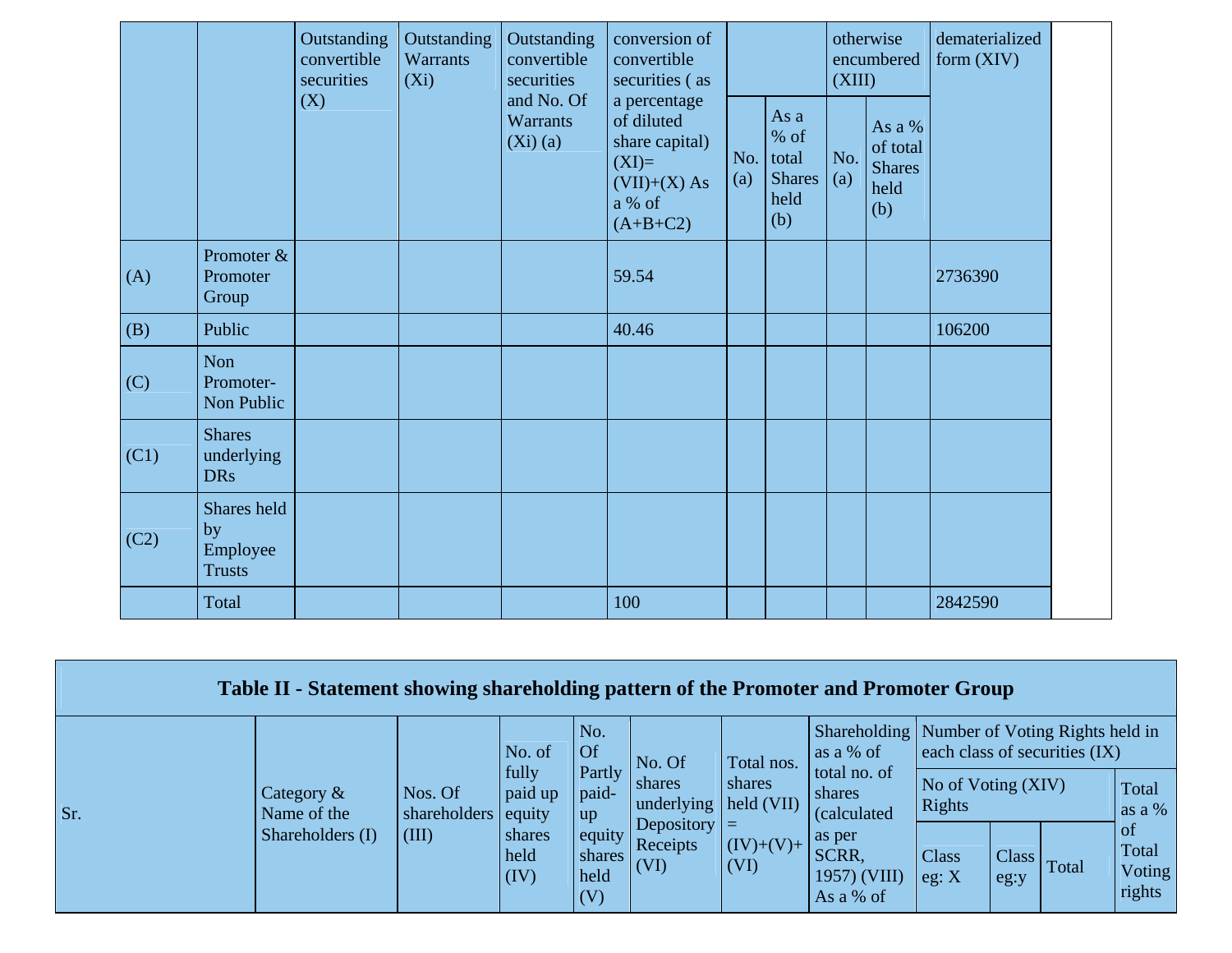|                                                                                           |                                                                                                                     |     |         |  |         | $(A+B+C2)$ |         |               |       |
|-------------------------------------------------------------------------------------------|---------------------------------------------------------------------------------------------------------------------|-----|---------|--|---------|------------|---------|---------------|-------|
| $\overline{A}$                                                                            | Table II - Statement showing shareholding pattern of the Promoter and Promoter Group                                |     |         |  |         |            |         |               |       |
| (1)                                                                                       | Indian                                                                                                              |     |         |  |         |            |         |               |       |
| (a)                                                                                       | Individuals/Hindu<br>undivided Family                                                                               | 33  | 1604290 |  | 1604290 | 33.88      | 1604290 | 1604290 33.88 |       |
| (d)                                                                                       | Any Other<br>(specify)                                                                                              | 10  | 1215000 |  | 1215000 | 25.66      | 1215000 | 1215000 25.66 |       |
| Sub-Total $(A)(1)$                                                                        |                                                                                                                     | 43  | 2819290 |  | 2819290 | 59.54      | 2819290 | 2819290 59.54 |       |
| (2)                                                                                       | Foreign                                                                                                             |     |         |  |         |            |         |               |       |
| <b>Total Shareholding of</b><br><b>Promoter and Promoter</b><br>Group $(A)=(A)(1)+(A)(2)$ |                                                                                                                     | 43  | 2819290 |  | 2819290 | 59.54      | 2819290 | 2819290 59.54 |       |
| $\, {\bf B}$                                                                              | Table III - Statement showing shareholding pattern of the Public shareholder                                        |     |         |  |         |            |         |               |       |
| (1)                                                                                       | Institutions                                                                                                        |     |         |  |         |            |         |               |       |
| (3)                                                                                       | Non-institutions                                                                                                    |     |         |  |         |            |         |               |       |
| (a(i))                                                                                    | Individuals -<br>i.Individual<br>shareholders<br>holding nominal<br>share capital up<br>to Rs. 2 lakhs.             | 350 | 694080  |  | 694080  | 14.66      | 694080  | 694080        | 14.66 |
| (a(ii))                                                                                   | Individuals - ii.<br>Individual<br>shareholders<br>holding nominal<br>share capital in<br>excess of Rs. 2<br>lakhs. | 13  | 759830  |  | 759830  | 16.05      | 759830  | 759830        | 16.05 |
| (e)                                                                                       | Any Other<br>(specify)                                                                                              | 18  | 462100  |  | 462100  | 9.76       | 462100  | 462100        | 9.76  |
| Sub-Total $(B)(3)$                                                                        |                                                                                                                     | 381 | 1916010 |  | 1916010 | 40.46      | 1916010 | 1916010 40.46 |       |
| <b>Total Public Shareholding</b><br>$(B)=(B)(1)+(B)(2)+(B)(3)$                            |                                                                                                                     | 381 | 1916010 |  | 1916010 | 40.46      | 1916010 | 1916010 40.46 |       |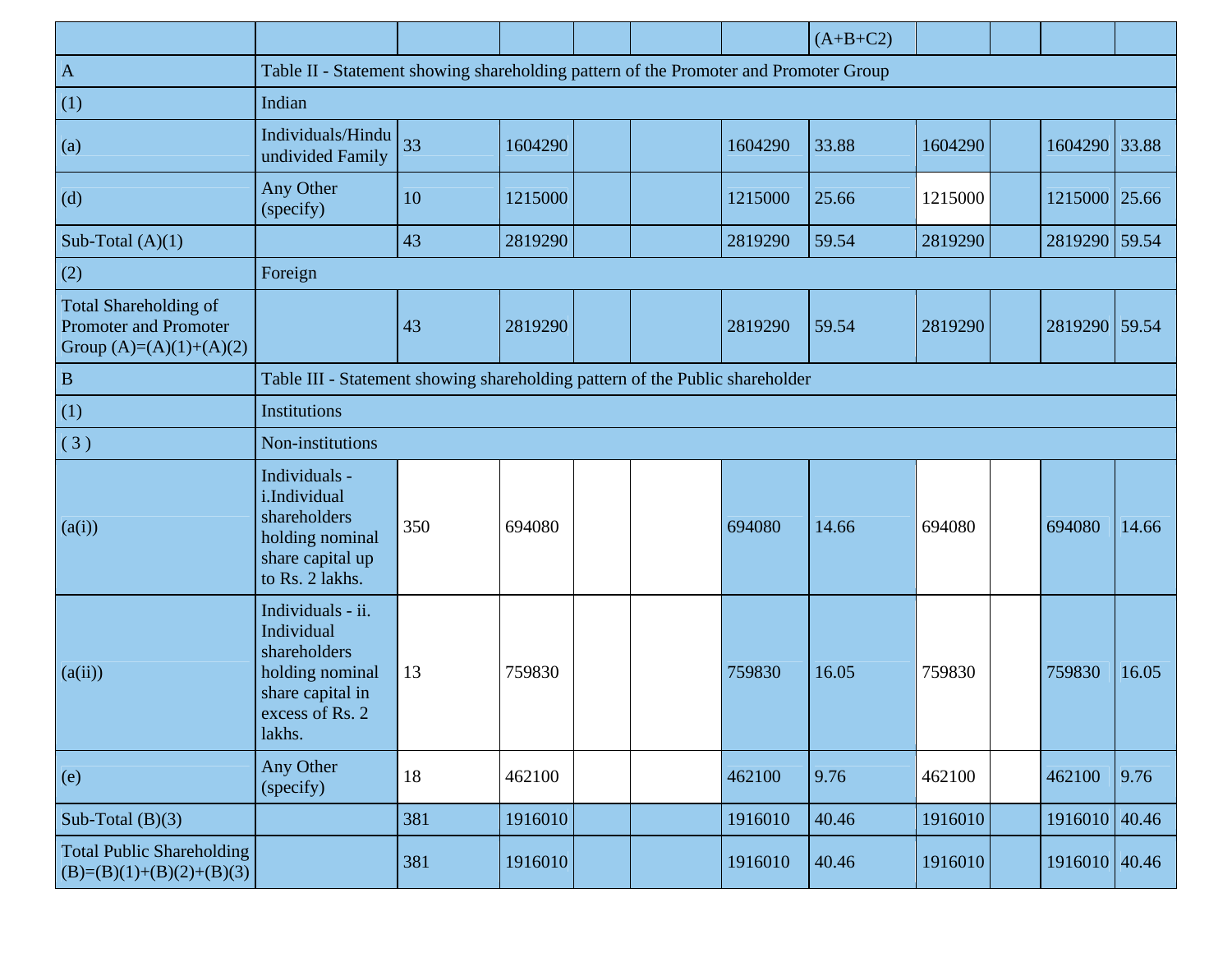| C                | Table IV - Statement showing shareholding pattern of the Non Promoter- Non Public shareholder |     |         |  |         |     |         |             |  |
|------------------|-----------------------------------------------------------------------------------------------|-----|---------|--|---------|-----|---------|-------------|--|
| Total $(A+B+C2)$ |                                                                                               | 424 | 4735300 |  | 4735300 | 100 | 4735300 | 4735300 100 |  |
| Total $(A+B+C)$  |                                                                                               | 424 | 4735300 |  | 4735300 | 100 | 4735300 | 4735300 100 |  |

|                                                                                           |                                                                                |                                                                          |                                                                                                |                                                                                                                                    |            |                                                        |     | Table II - Statement showing shareholding pattern of the Promoter and Promoter Group |                                                              |
|-------------------------------------------------------------------------------------------|--------------------------------------------------------------------------------|--------------------------------------------------------------------------|------------------------------------------------------------------------------------------------|------------------------------------------------------------------------------------------------------------------------------------|------------|--------------------------------------------------------|-----|--------------------------------------------------------------------------------------|--------------------------------------------------------------|
|                                                                                           | No. Of                                                                         | No. of                                                                   | No. Of<br><b>Shares</b>                                                                        | Shareholding<br>, as a $%$<br>assuming full<br>conversion of                                                                       |            | Number of<br>Locked in<br>shares (XII)                 |     | <b>Number of Shares</b><br>pledged or<br>otherwise<br>encumbered (XIII)              |                                                              |
| Sr.                                                                                       | <b>Shares</b><br>Underlying<br>Outstanding<br>convertible<br>securities<br>(X) | <b>Shares</b><br>Underlying<br>Outstanding<br><b>Warrants</b><br>$(X_i)$ | Underlying<br>Outstanding<br>convertible<br>securities<br>and No. Of<br>Warrants<br>$(Xi)$ (a) | convertible<br>securities (as<br>a percentage<br>of diluted<br>share capital)<br>$(XI)=$<br>$(VII)+(X) As$<br>a % of<br>$(A+B+C2)$ | No.<br>(a) | As a<br>$%$ of<br>total<br>Shares $(a)$<br>held<br>(b) | No. | As a % of total<br>Shares held<br>(b)                                                | Number of equity shares held in<br>dematerialized form (XIV) |
| $\mathbf A$                                                                               |                                                                                |                                                                          |                                                                                                | Table II - Statement showing shareholding pattern of the Promoter and Promoter Group                                               |            |                                                        |     |                                                                                      |                                                              |
| (1)                                                                                       | Indian                                                                         |                                                                          |                                                                                                |                                                                                                                                    |            |                                                        |     |                                                                                      |                                                              |
| (a)                                                                                       |                                                                                |                                                                          |                                                                                                | 33.88                                                                                                                              |            |                                                        |     |                                                                                      | 1560090                                                      |
| (d)                                                                                       |                                                                                |                                                                          |                                                                                                | 25.66                                                                                                                              |            |                                                        |     |                                                                                      | 1176300                                                      |
| Sub-Total $(A)(1)$                                                                        |                                                                                |                                                                          |                                                                                                | 59.54                                                                                                                              |            |                                                        |     |                                                                                      | 2736390                                                      |
| (2)                                                                                       | Foreign                                                                        |                                                                          |                                                                                                |                                                                                                                                    |            |                                                        |     |                                                                                      |                                                              |
| <b>Total Shareholding of</b><br><b>Promoter and Promoter</b><br>Group $(A)=(A)(1)+(A)(2)$ |                                                                                |                                                                          |                                                                                                | 59.54                                                                                                                              |            |                                                        |     |                                                                                      | 2736390                                                      |
| $\, {\bf B}$                                                                              |                                                                                |                                                                          |                                                                                                | Table III - Statement showing shareholding pattern of the Public shareholder                                                       |            |                                                        |     |                                                                                      |                                                              |
| (1)                                                                                       | Institutions                                                                   |                                                                          |                                                                                                |                                                                                                                                    |            |                                                        |     |                                                                                      |                                                              |
| (3)                                                                                       | Non-institutions                                                               |                                                                          |                                                                                                |                                                                                                                                    |            |                                                        |     |                                                                                      |                                                              |
| (a(i))                                                                                    |                                                                                |                                                                          |                                                                                                | 14.66                                                                                                                              |            |                                                        |     |                                                                                      | 18500                                                        |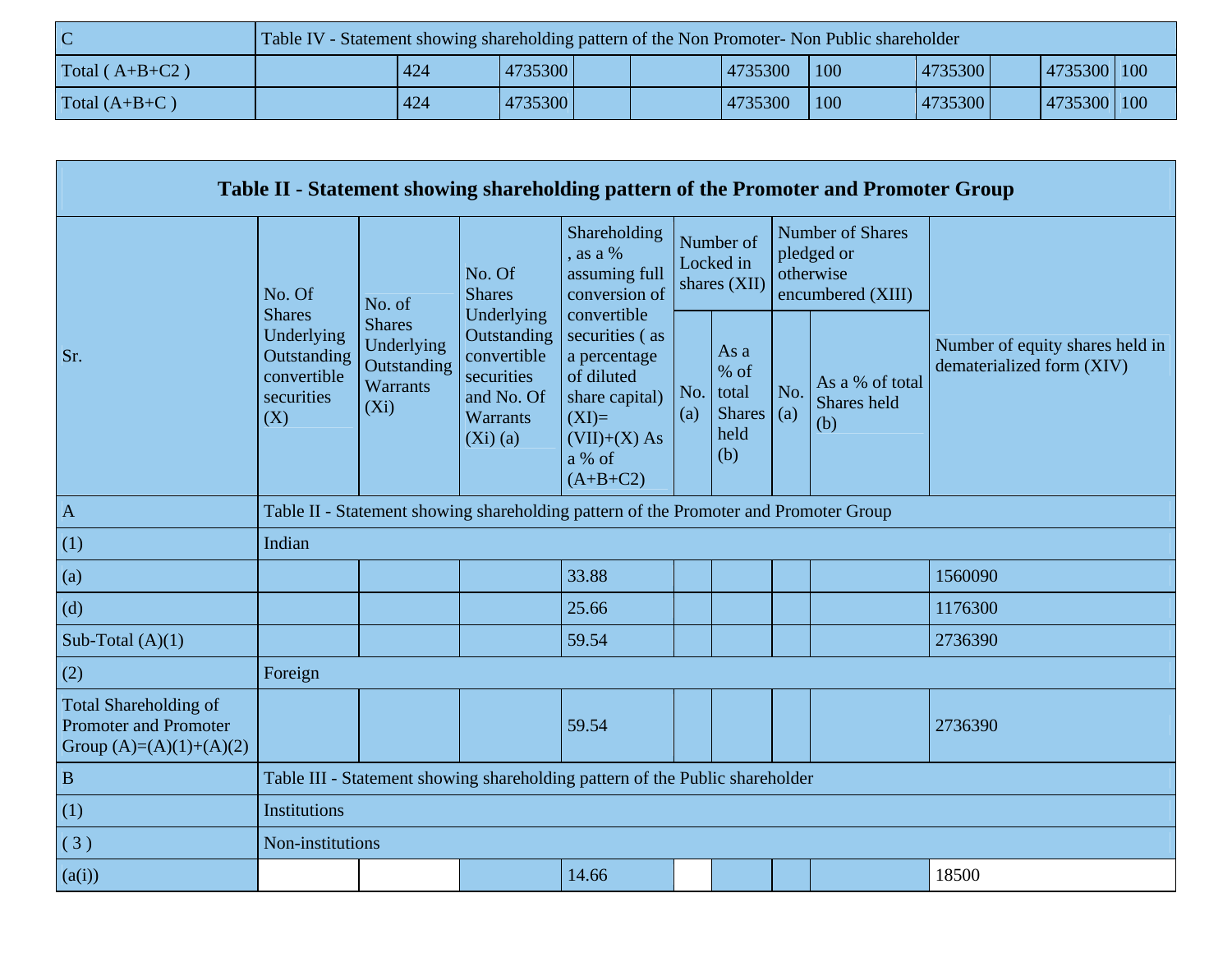| (a(ii))                                                                                            |  | 16.05 |  |                                                                                               | 87700   |
|----------------------------------------------------------------------------------------------------|--|-------|--|-----------------------------------------------------------------------------------------------|---------|
| (e)                                                                                                |  | 9.76  |  |                                                                                               |         |
| Sub-Total $(B)(3)$                                                                                 |  | 40.46 |  |                                                                                               | 106200  |
| Total Public Shareholding<br>$(B)=(B)(1)+(B)(2)+(B)(3)$                                            |  | 40.46 |  |                                                                                               | 106200  |
| $\overline{\mathbf{C}}$                                                                            |  |       |  | Table IV - Statement showing shareholding pattern of the Non Promoter- Non Public shareholder |         |
| Total $(A+B+C2)$                                                                                   |  | 100   |  |                                                                                               | 2842590 |
| Total $(A+B+C)$                                                                                    |  | 100   |  |                                                                                               | 2842590 |
| Disclosure of notes on shareholding pattern                                                        |  |       |  | Textual<br>Information $(1)$                                                                  |         |
| Disclosure of notes in case of promoter holiding in dematerialsed form is less than 100 percentage |  |       |  | Textual<br>Information $(1)$                                                                  |         |

|                       | <b>Text Block</b>                                                                                                                                                                                                                                                                                                                                                                                                                                                                          |
|-----------------------|--------------------------------------------------------------------------------------------------------------------------------------------------------------------------------------------------------------------------------------------------------------------------------------------------------------------------------------------------------------------------------------------------------------------------------------------------------------------------------------------|
| Textual Information() | 1. As at Dec 31, 2018, there are total 5014900 Equity Shares in the Company, out of which there were 4733300 fully<br>paid shares and 281600 partly paid up shares in the Company. 2. In the quarter ended 31st March 2019, out of 4733300<br>partly paid shares, 2000 Partly Paid-up shares have been made fully paid up. 3. It is to be noted that as instructed by your<br>good office the shareholding details are provided only for fully paid up shares i.e., 4735300 equity Shares. |
| Textual Information() | As on date 97.05 % of promoters shareholding is in Demat mode and some new Demat accounts are opening in other DP<br>to demat the Rest shares.                                                                                                                                                                                                                                                                                                                                             |

| <b>Individuals/Hindu undivided Family</b>                 |              |             |                  |          |                                                |                                                                                          |                 |  |
|-----------------------------------------------------------|--------------|-------------|------------------|----------|------------------------------------------------|------------------------------------------------------------------------------------------|-----------------|--|
| Searial No.                                               |              |             |                  |          |                                                |                                                                                          |                 |  |
| Name of the<br>Shareholders<br>$\left( \mathrm{I}\right)$ | Ashish Gupta | Akash Gupta | <b>B.L</b> Gupta | G.K Jaju | <b>ISHWAR</b><br><b>PRAKASH</b><br><b>JAIN</b> | Kailash<br>Jajodia                                                                       | Kaushal Jajodia |  |
| PAN(II)                                                   |              |             |                  |          |                                                | AEPPG2883Q   AFLPG3088G   AAGPG2445P   ABPPJ2843L   AAAPJ0986A   ABWPJ7049K   AEUPJ5183P |                 |  |
| No. of fully<br>paid up equity                            | 10           | 7000        | 42010            | 7010     | 30710                                          | 112710                                                                                   | 105300          |  |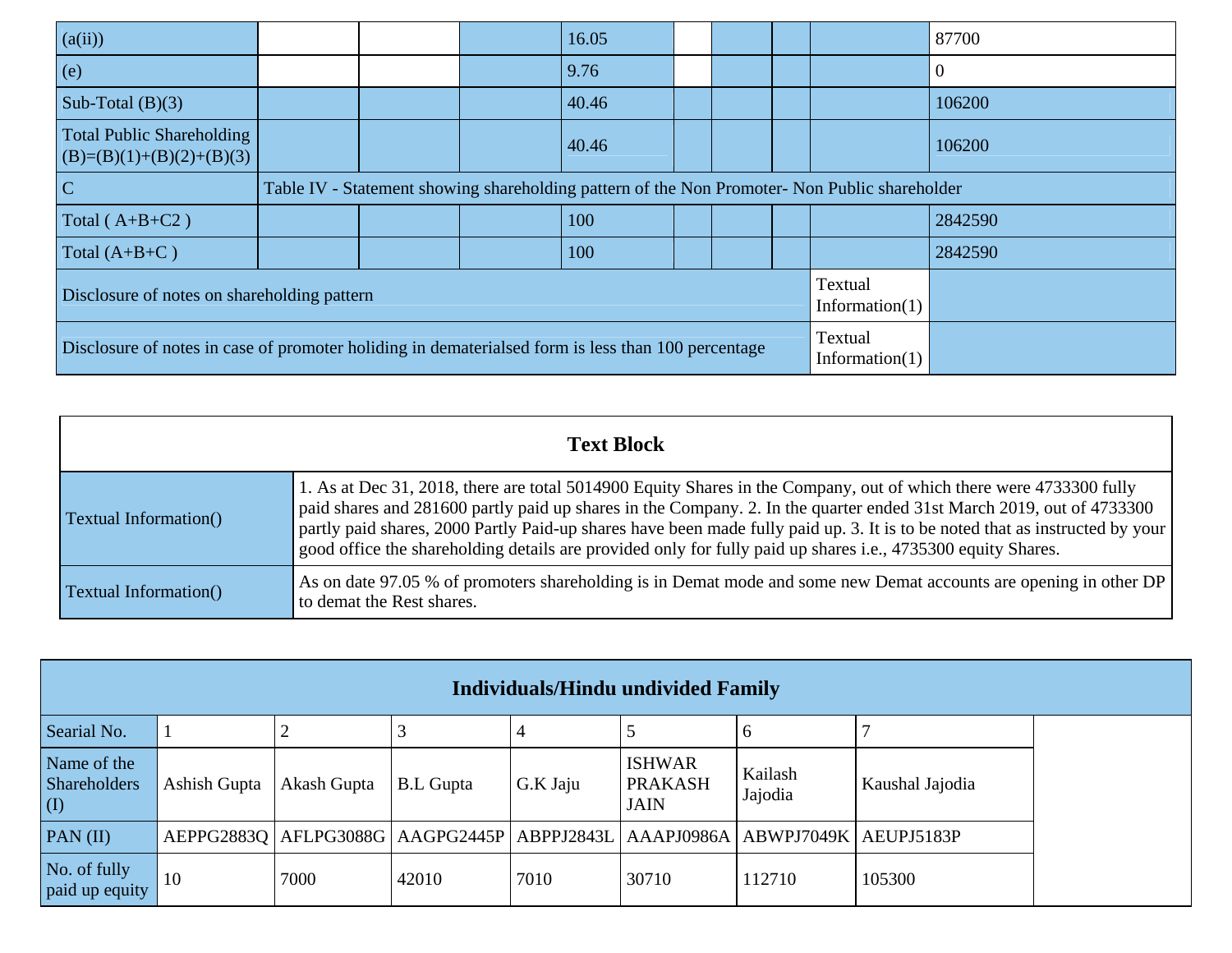| shares held<br>(IV)                                                                                                        |                                                               |      |       |      |       |        |        |
|----------------------------------------------------------------------------------------------------------------------------|---------------------------------------------------------------|------|-------|------|-------|--------|--------|
| No. Of Partly<br>paid-up equity<br>shares held<br>(V)                                                                      |                                                               |      |       |      |       |        |        |
| No. Of shares<br>underlying<br>Depository<br>Receipts (VI)                                                                 |                                                               |      |       |      |       |        |        |
| Total nos.<br>shares held<br>$(VII) =$<br>$(IV)+(V)+$<br>(VI)                                                              | 10                                                            | 7000 | 42010 | 7010 | 30710 | 112710 | 105300 |
| Shareholding<br>as a % of total<br>no. of shares<br>(calculated as<br>per SCRR,<br>1957) (VIII)<br>As a % of<br>$(A+B+C2)$ | $\boldsymbol{0}$                                              | 0.15 | 0.89  | 0.15 | 0.65  | 2.38   | 2.22   |
|                                                                                                                            | Number of Voting Rights held in each class of securities (IX) |      |       |      |       |        |        |
| Class eg:X                                                                                                                 | 10                                                            | 7000 | 42010 | 7010 | 30710 | 112710 | 105300 |
| Class eg:y                                                                                                                 |                                                               |      |       |      |       |        |        |
| Total                                                                                                                      | $10\,$                                                        | 7000 | 42010 | 7010 | 30710 | 112710 | 105300 |
| Total as a %<br>of Total<br>Voting rights                                                                                  | $\vert 0 \vert$                                               | 0.15 | 0.89  | 0.15 | 0.65  | 2.38   | 2.22   |
| No. Of Shares<br>Underlying<br>Outstanding<br>convertible<br>securities $(X)$                                              |                                                               |      |       |      |       |        |        |
| No. of Shares                                                                                                              |                                                               |      |       |      |       |        |        |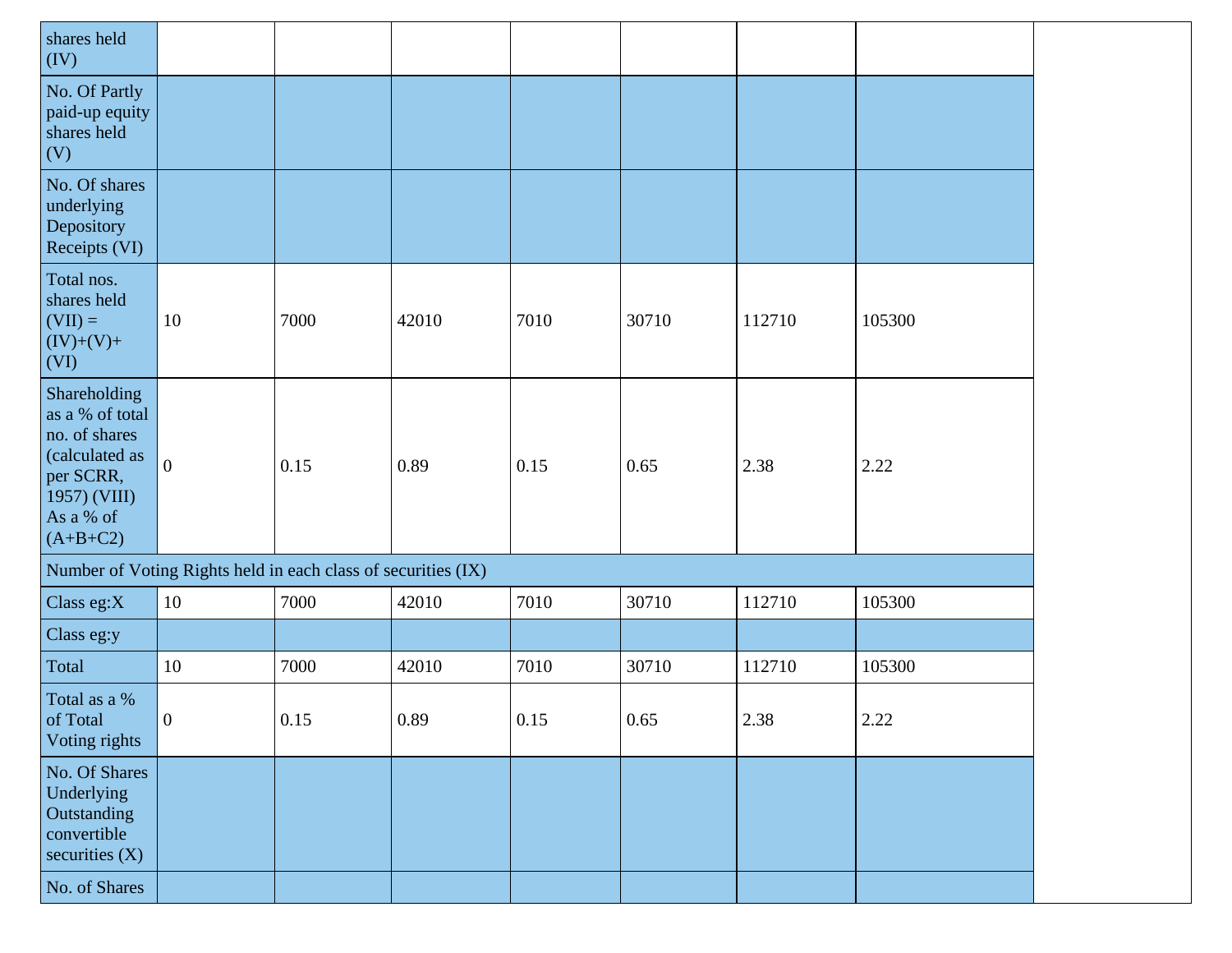| Underlying<br>Outstanding<br>Warrants (Xi)                                                                                                                                                          |                                                         |      |       |      |       |        |        |
|-----------------------------------------------------------------------------------------------------------------------------------------------------------------------------------------------------|---------------------------------------------------------|------|-------|------|-------|--------|--------|
| No. Of Shares<br>Underlying<br>Outstanding<br>convertible<br>securities and<br>No. Of<br>Warrants (Xi)<br>(a)                                                                                       |                                                         |      |       |      |       |        |        |
| Shareholding,<br>as a $\%$<br>assuming full<br>conversion of<br>convertible<br>securities (as a<br>percentage of<br>diluted share<br>capital) $(XI)=$<br>$(VII)+(Xi)(a)$<br>As a % of<br>$(A+B+C2)$ | $\overline{0}$                                          | 0.15 | 0.89  | 0.15 | 0.65  | 2.38   | 2.22   |
|                                                                                                                                                                                                     | Number of Locked in shares (XII)                        |      |       |      |       |        |        |
| No. $(a)$                                                                                                                                                                                           |                                                         |      |       |      |       |        |        |
| As a % of<br>total Shares<br>$\text{held}(\text{b})$                                                                                                                                                |                                                         |      |       |      |       |        |        |
|                                                                                                                                                                                                     | Number of Shares pledged or otherwise encumbered (XIII) |      |       |      |       |        |        |
| No. $(a)$                                                                                                                                                                                           |                                                         |      |       |      |       |        |        |
| As a % of<br>total Shares<br>held (b)                                                                                                                                                               |                                                         |      |       |      |       |        |        |
| Number of<br>equity shares<br>held in<br>dematerialized                                                                                                                                             | 10                                                      | 7000 | 42010 | 7010 | 18710 | 112710 | 105300 |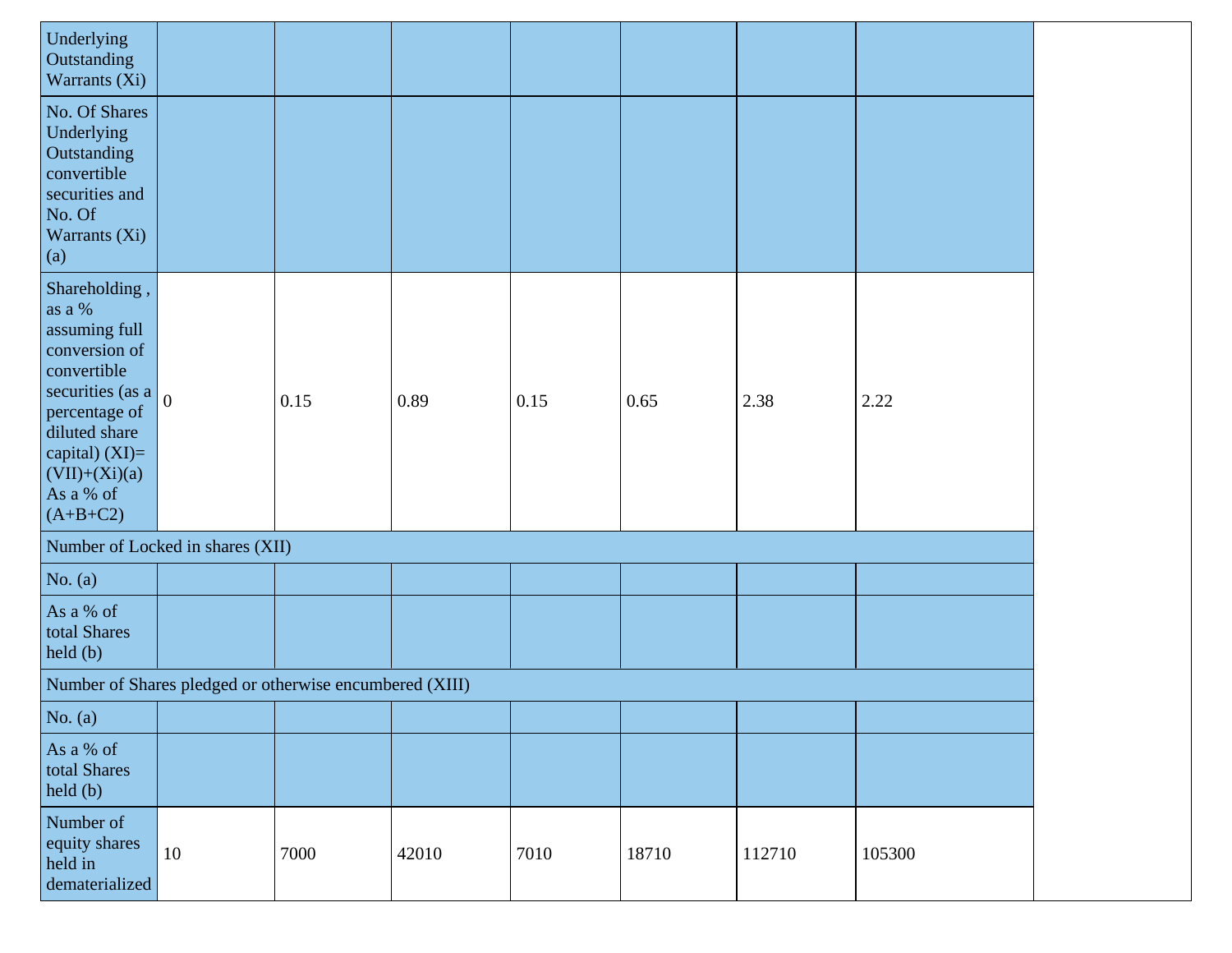| form $(XIV)$                       |                              |  |  |  |  |
|------------------------------------|------------------------------|--|--|--|--|
|                                    | Reason for not providing PAN |  |  |  |  |
| Reason for<br>not providing<br>PAN |                              |  |  |  |  |
| Shareholder<br>type                |                              |  |  |  |  |

|                                                                                                                      |                       |                        |                                 |                | <b>Individuals/Hindu undivided Family</b> |                           |            |
|----------------------------------------------------------------------------------------------------------------------|-----------------------|------------------------|---------------------------------|----------------|-------------------------------------------|---------------------------|------------|
| Searial No.                                                                                                          | 8                     | 9                      | 10                              | 11             | 12                                        | 13                        | 14         |
| Name of the<br>Shareholders (I)                                                                                      | Kusum<br>Gupta        | Meghna<br>Jajodia      | <b>JAY SHREE</b><br><b>JAJU</b> | Ashish Jain    | I.P.Jain<br>(HUF)                         | Daya Jain                 | K.P. Jain  |
| PAN(II)                                                                                                              | <b>AARPG</b><br>5358C | AEUPJ5182<br>${\bf N}$ | AANPJ3228<br>L                  | AAJPJ6534<br>E | AAAHI0185<br>A                            | AAJPJ1116<br>$\mathbf{F}$ | ADCPJ2215M |
| No. of fully paid up<br>equity shares held<br>(IV)                                                                   | 25200                 | 60500                  | 113000                          | 56900          | 17300                                     | 10300                     | 5000       |
| No. Of Partly paid-<br>up equity shares<br>$\text{held}$ (V)                                                         |                       |                        |                                 |                |                                           |                           |            |
| No. Of shares<br>underlying<br><b>Depository Receipts</b><br>(VI)                                                    |                       |                        |                                 |                |                                           |                           |            |
| Total nos. shares<br>$\text{held (VII)} =$<br>$(IV)+(V)+(VI)$                                                        | 25200                 | 60500                  | 113000                          | 56900          | 17300                                     | 10300                     | 5000       |
| Shareholding as a<br>% of total no. of<br>shares (calculated<br>as per SCRR, 1957)<br>(VIII) As a % of<br>$(A+B+C2)$ | 0.53                  | 1.28                   | 2.39                            | 1.2            | 0.37                                      | 0.22                      | 0.11       |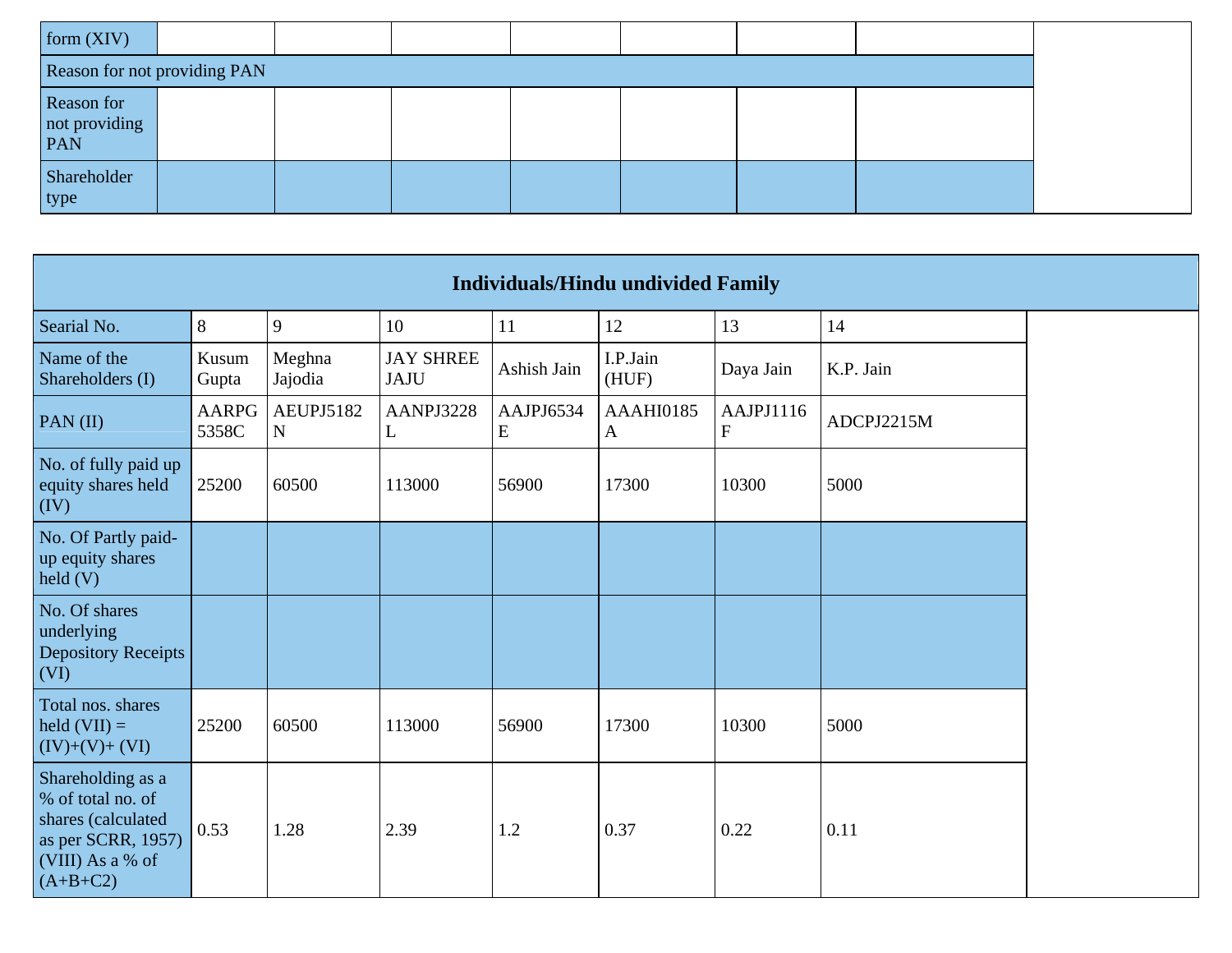| Number of Voting Rights held in each class of securities (IX)                                                                                                                              |       |       |        |       |       |       |      |
|--------------------------------------------------------------------------------------------------------------------------------------------------------------------------------------------|-------|-------|--------|-------|-------|-------|------|
| Class eg:X                                                                                                                                                                                 | 25200 | 60500 | 113000 | 56900 | 17300 | 10300 | 5000 |
| Class eg:y                                                                                                                                                                                 |       |       |        |       |       |       |      |
| Total                                                                                                                                                                                      | 25200 | 60500 | 113000 | 56900 | 17300 | 10300 | 5000 |
| Total as a % of<br><b>Total Voting rights</b>                                                                                                                                              | 0.53  | 1.28  | 2.39   | 1.2   | 0.37  | 0.22  | 0.11 |
| No. Of Shares<br>Underlying<br>Outstanding<br>convertible<br>securities $(X)$                                                                                                              |       |       |        |       |       |       |      |
| No. of Shares<br>Underlying<br>Outstanding<br>Warrants (Xi)                                                                                                                                |       |       |        |       |       |       |      |
| No. Of Shares<br>Underlying<br>Outstanding<br>convertible<br>securities and No.<br>Of Warrants (Xi)<br>(a)                                                                                 |       |       |        |       |       |       |      |
| Shareholding, as a<br>% assuming full<br>conversion of<br>convertible<br>securities (as a<br>percentage of<br>diluted share<br>capital) $(XI)=$<br>$(VII)+(Xi)(a) As a$<br>% of $(A+B+C2)$ | 0.53  | 1.28  | 2.39   | 1.2   | 0.37  | 0.22  | 0.11 |
| Number of Locked in shares (XII)                                                                                                                                                           |       |       |        |       |       |       |      |
| No. $(a)$                                                                                                                                                                                  |       |       |        |       |       |       |      |
| As a % of total<br>Shares held (b)                                                                                                                                                         |       |       |        |       |       |       |      |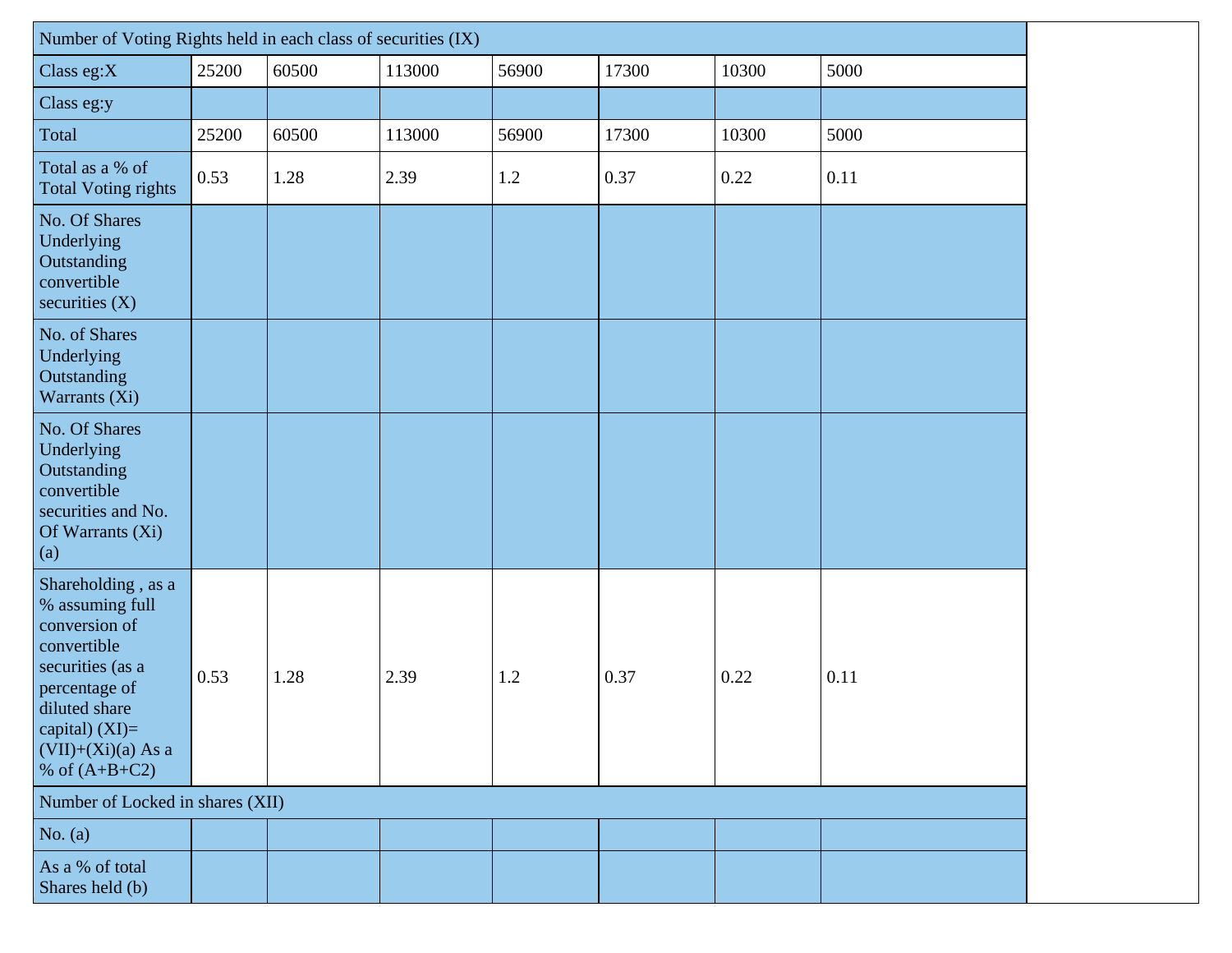| Number of Shares pledged or otherwise encumbered (XIII)            |       |       |        |       |       |       |      |
|--------------------------------------------------------------------|-------|-------|--------|-------|-------|-------|------|
| No. $(a)$                                                          |       |       |        |       |       |       |      |
| As a % of total<br>Shares held (b)                                 |       |       |        |       |       |       |      |
| Number of equity<br>shares held in<br>dematerialized form<br>(XIV) | 25200 | 60500 | 113000 | 36900 | 17300 | 10300 | 5000 |
| Reason for not providing PAN                                       |       |       |        |       |       |       |      |
| Reason for not<br>providing PAN                                    |       |       |        |       |       |       |      |
| Shareholder type                                                   |       |       |        |       |       |       |      |

|                                                                                                  | <b>Individuals/Hindu undivided Family</b> |                    |                           |             |            |                            |                             |  |  |  |  |  |
|--------------------------------------------------------------------------------------------------|-------------------------------------------|--------------------|---------------------------|-------------|------------|----------------------------|-----------------------------|--|--|--|--|--|
| Searial No.                                                                                      | 15                                        | 16                 | 17                        | 18          | 19         | 20                         | 21                          |  |  |  |  |  |
| Name of the<br>Shareholders (I)                                                                  | Kavita<br>Ladha                           | Rukma Devi<br>Jaju | Gopi Kishan<br>Jaju (HUF) | Rajesh Jaju | Meenu Garg | Sushil Kumar<br>Jaju (HUF) | Rajesh Jaju &<br>Sons (HUF) |  |  |  |  |  |
| PAN(II)                                                                                          | ABVPL00<br>33G                            | AEUPJ5180<br>Q     | AADHG0659L                | ABZPJ6383R  | AARPG6307K | AALHS1947M                 | AAGHR9982<br>Q              |  |  |  |  |  |
| No. of fully paid up<br>equity shares held (IV)                                                  | 3000                                      | 160400             | 7000                      | 9200        | 85000      | 132300                     | 121510                      |  |  |  |  |  |
| No. Of Partly paid-up<br>equity shares held $(V)$                                                |                                           |                    |                           |             |            |                            |                             |  |  |  |  |  |
| No. Of shares<br>underlying Depository<br>Receipts (VI)                                          |                                           |                    |                           |             |            |                            |                             |  |  |  |  |  |
| Total nos. shares held<br>$(VII) = (IV)+(V)+(VI)$                                                | 3000                                      | 160400             | 7000                      | 9200        | 85000      | 132300                     | 121510                      |  |  |  |  |  |
| Shareholding as a % of<br>total no. of shares<br>(calculated as per<br><b>SCRR, 1957) (VIII)</b> | 0.06                                      | 3.39               | 0.15                      | 0.19        | 1.8        | 2.79                       | 2.57                        |  |  |  |  |  |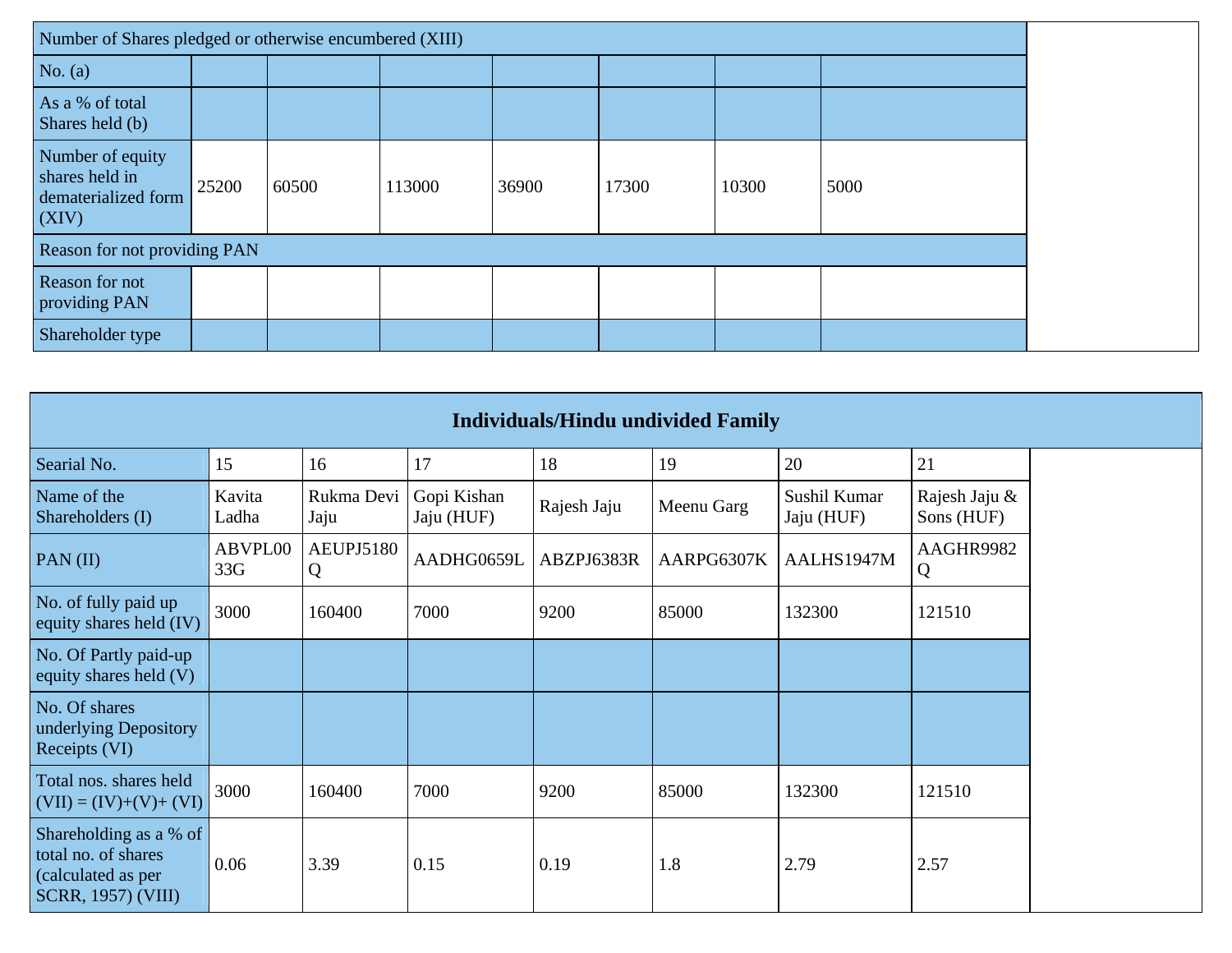| As a % of $(A+B+C2)$                                                                                                                                                              |      |        |      |      |       |        |        |
|-----------------------------------------------------------------------------------------------------------------------------------------------------------------------------------|------|--------|------|------|-------|--------|--------|
| Number of Voting Rights held in each class of securities (IX)                                                                                                                     |      |        |      |      |       |        |        |
| Class eg:X                                                                                                                                                                        | 3000 | 160400 | 7000 | 9200 | 85000 | 132300 | 121510 |
| Class eg:y                                                                                                                                                                        |      |        |      |      |       |        |        |
| Total                                                                                                                                                                             | 3000 | 160400 | 7000 | 9200 | 85000 | 132300 | 121510 |
| Total as a % of Total<br>Voting rights                                                                                                                                            | 0.06 | 3.39   | 0.15 | 0.19 | 1.8   | 2.79   | 2.57   |
| No. Of Shares<br>Underlying<br>Outstanding<br>convertible securities<br>(X)                                                                                                       |      |        |      |      |       |        |        |
| No. of Shares<br>Underlying<br><b>Outstanding Warrants</b><br>$(X_i)$                                                                                                             |      |        |      |      |       |        |        |
| No. Of Shares<br>Underlying<br>Outstanding<br>convertible securities<br>and No. Of Warrants<br>(Xi)(a)                                                                            |      |        |      |      |       |        |        |
| Shareholding, as a %<br>assuming full<br>conversion of<br>convertible securities<br>(as a percentage of<br>diluted share capital)<br>$(XI)=(VII)+(Xi)(a) As$<br>a % of $(A+B+C2)$ | 0.06 | 3.39   | 0.15 | 0.19 | 1.8   | 2.79   | 2.57   |
| Number of Locked in shares (XII)                                                                                                                                                  |      |        |      |      |       |        |        |
| No. (a)                                                                                                                                                                           |      |        |      |      |       |        |        |
| As a % of total Shares<br>held (b)                                                                                                                                                |      |        |      |      |       |        |        |
| Number of Shares pledged or otherwise encumbered (XIII)                                                                                                                           |      |        |      |      |       |        |        |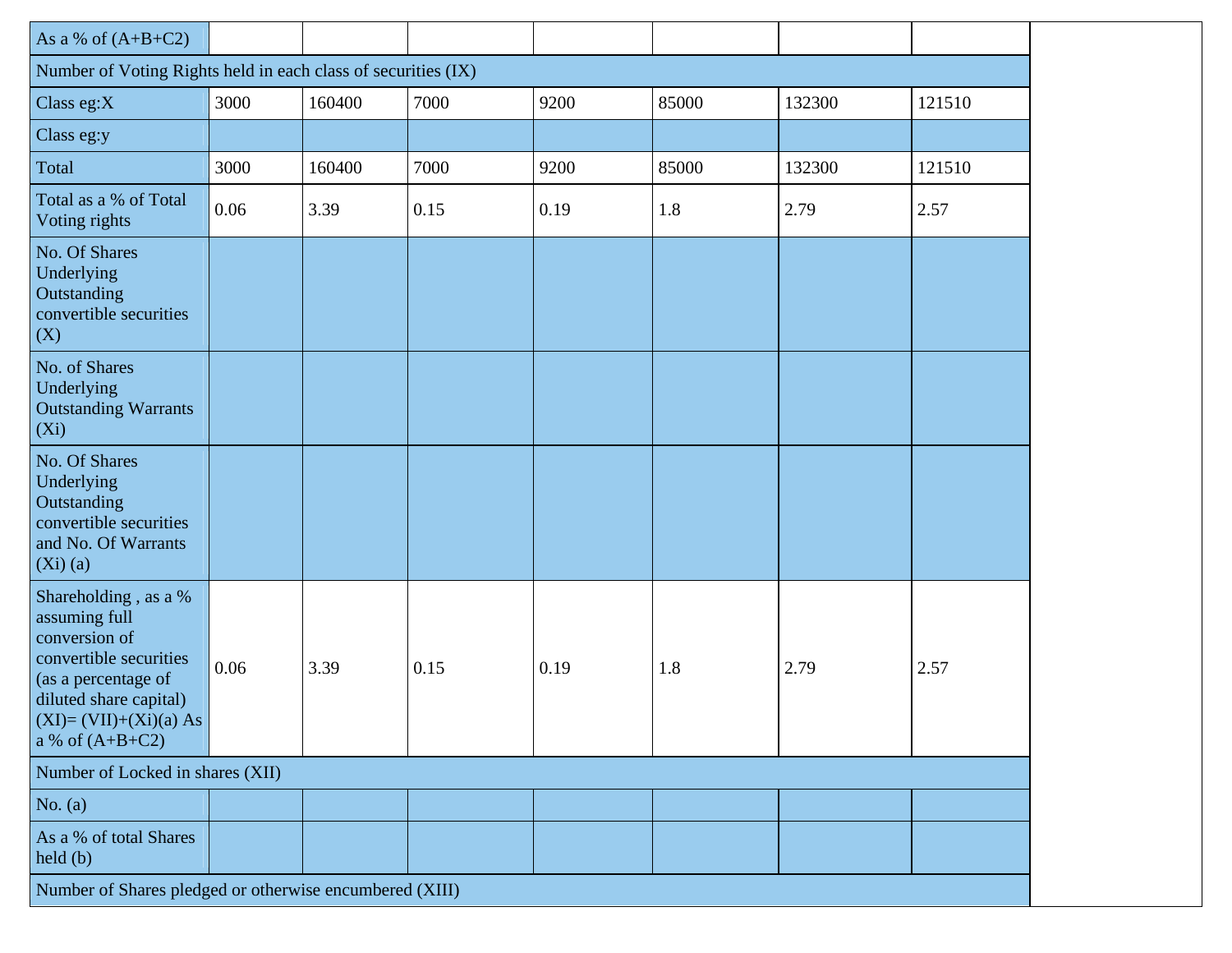| No. $(a)$                                                          |      |        |      |      |       |        |        |
|--------------------------------------------------------------------|------|--------|------|------|-------|--------|--------|
| As a % of total Shares<br>held(b)                                  |      |        |      |      |       |        |        |
| Number of equity<br>shares held in<br>dematerialized form<br>(XIV) | 3000 | 160400 | 7000 | 9200 | 85000 | 132300 | 121510 |
| Reason for not providing PAN                                       |      |        |      |      |       |        |        |
| Reason for not<br>providing PAN                                    |      |        |      |      |       |        |        |
| Shareholder type                                                   |      |        |      |      |       |        |        |

|                                                                                                  |                |                             |                          | <b>Individuals/Hindu undivided Family</b> |                          |                          |                 |
|--------------------------------------------------------------------------------------------------|----------------|-----------------------------|--------------------------|-------------------------------------------|--------------------------|--------------------------|-----------------|
| Searial No.                                                                                      | 22             | 23                          | 24                       | 25                                        | 26                       | 27                       | 28              |
| Name of the<br>Shareholders (I)                                                                  | Sushil<br>Jaju | Kailash<br>Jajodia<br>(HUF) | S.P.Jaju<br>(HUF)        | Santosh<br>Bagri                          | Santosh Jain             | Kaushal<br>jajodia (HUF) | Radhika jajodia |
| PAN $(II)$                                                                                       | ABVPJ52<br>48H | <b>AAFHK0</b><br>010B       | AANHS1188<br>$\mathbf N$ | AHJPB4778<br>L                            | AAFPJ4716<br>$\mathbf R$ | AAIHK1903<br>L           | AICPA4752D      |
| No. of fully paid up<br>equity shares held (IV)                                                  | 26000          | 81800                       | 5100                     | 51930                                     | 17500                    | 61900                    | 63100           |
| No. Of Partly paid-up<br>equity shares held (V)                                                  |                |                             |                          |                                           |                          |                          |                 |
| No. Of shares<br>underlying Depository<br>Receipts (VI)                                          |                |                             |                          |                                           |                          |                          |                 |
| Total nos. shares held<br>$(VII) = (IV)+(V)+(VI)$                                                | 26000          | 81800                       | 5100                     | 51930                                     | 17500                    | 61900                    | 63100           |
| Shareholding as a % of<br>total no. of shares<br>(calculated as per<br><b>SCRR, 1957) (VIII)</b> | 0.55           | 1.73                        | 0.11                     | 1.1                                       | 0.37                     | 1.31                     | 1.33            |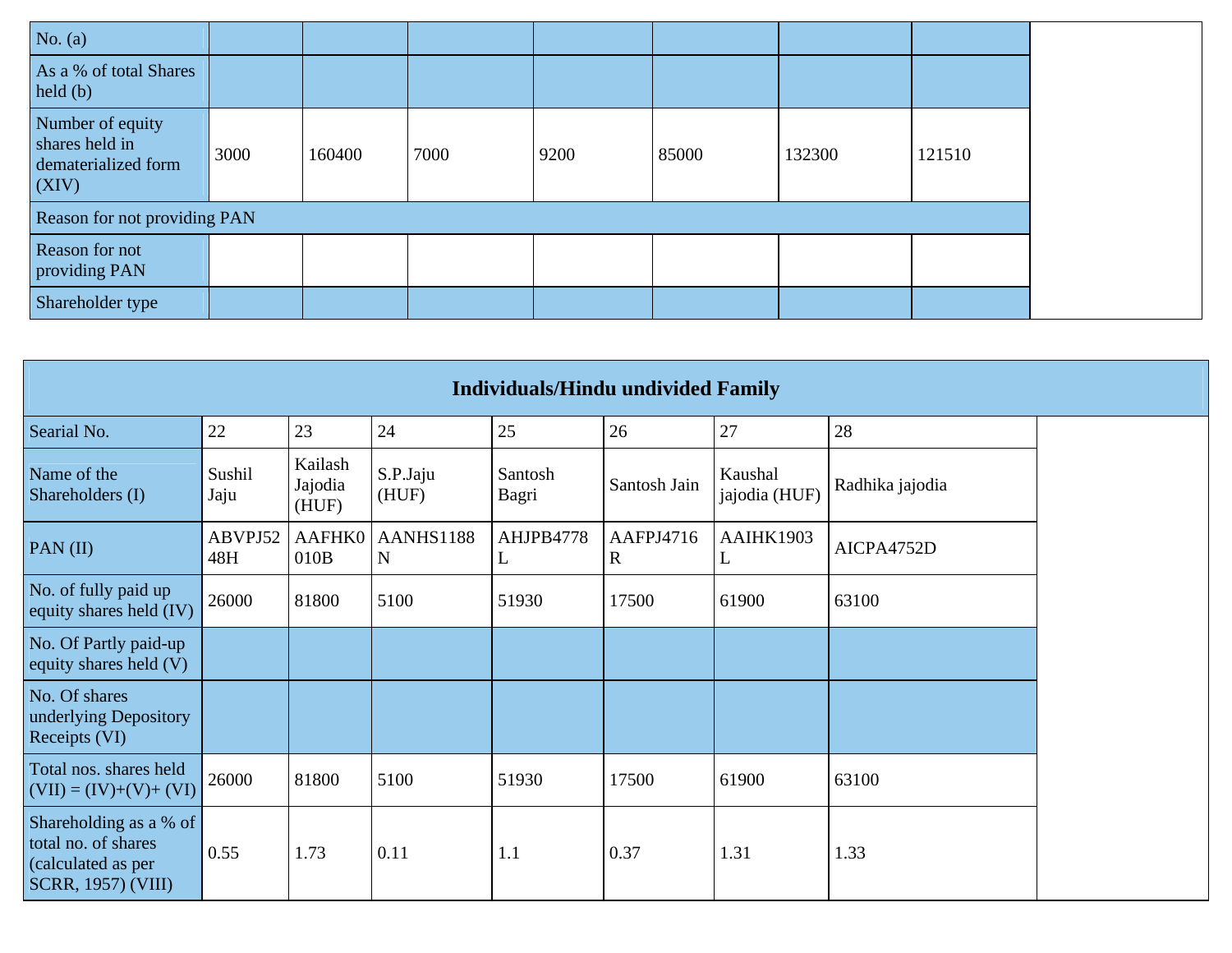| As a % of $(A+B+C2)$<br>Number of Voting Rights held in each class of securities (IX)<br>61900<br>63100<br>Class eg:X<br>26000<br>81800<br>51930<br>17500<br>5100<br>Class eg:y<br>Total<br>5100<br>26000<br>81800<br>51930<br>61900<br>63100<br>17500 |
|--------------------------------------------------------------------------------------------------------------------------------------------------------------------------------------------------------------------------------------------------------|
|                                                                                                                                                                                                                                                        |
|                                                                                                                                                                                                                                                        |
|                                                                                                                                                                                                                                                        |
|                                                                                                                                                                                                                                                        |
|                                                                                                                                                                                                                                                        |
| Total as a % of Total<br>0.55<br>0.11<br>0.37<br>1.33<br>1.73<br>1.1<br>1.31<br>Voting rights                                                                                                                                                          |
| No. Of Shares<br>Underlying<br>Outstanding<br>convertible securities<br>(X)                                                                                                                                                                            |
| No. of Shares<br>Underlying<br><b>Outstanding Warrants</b><br>$(X_i)$                                                                                                                                                                                  |
| No. Of Shares<br>Underlying<br>Outstanding<br>convertible securities<br>and No. Of Warrants<br>(Xi)(a)                                                                                                                                                 |
| Shareholding, as a %<br>assuming full<br>conversion of<br>convertible securities<br>0.55<br>1.73<br>0.11<br>0.37<br>1.31<br>1.33<br>1.1<br>(as a percentage of<br>diluted share capital)<br>$(XI)=(VII)+(Xi)(a) As$<br>a % of $(A+B+C2)$               |
| Number of Locked in shares (XII)                                                                                                                                                                                                                       |
| No. $(a)$                                                                                                                                                                                                                                              |
| As a % of total Shares<br>held(b)                                                                                                                                                                                                                      |
| Number of Shares pledged or otherwise encumbered (XIII)                                                                                                                                                                                                |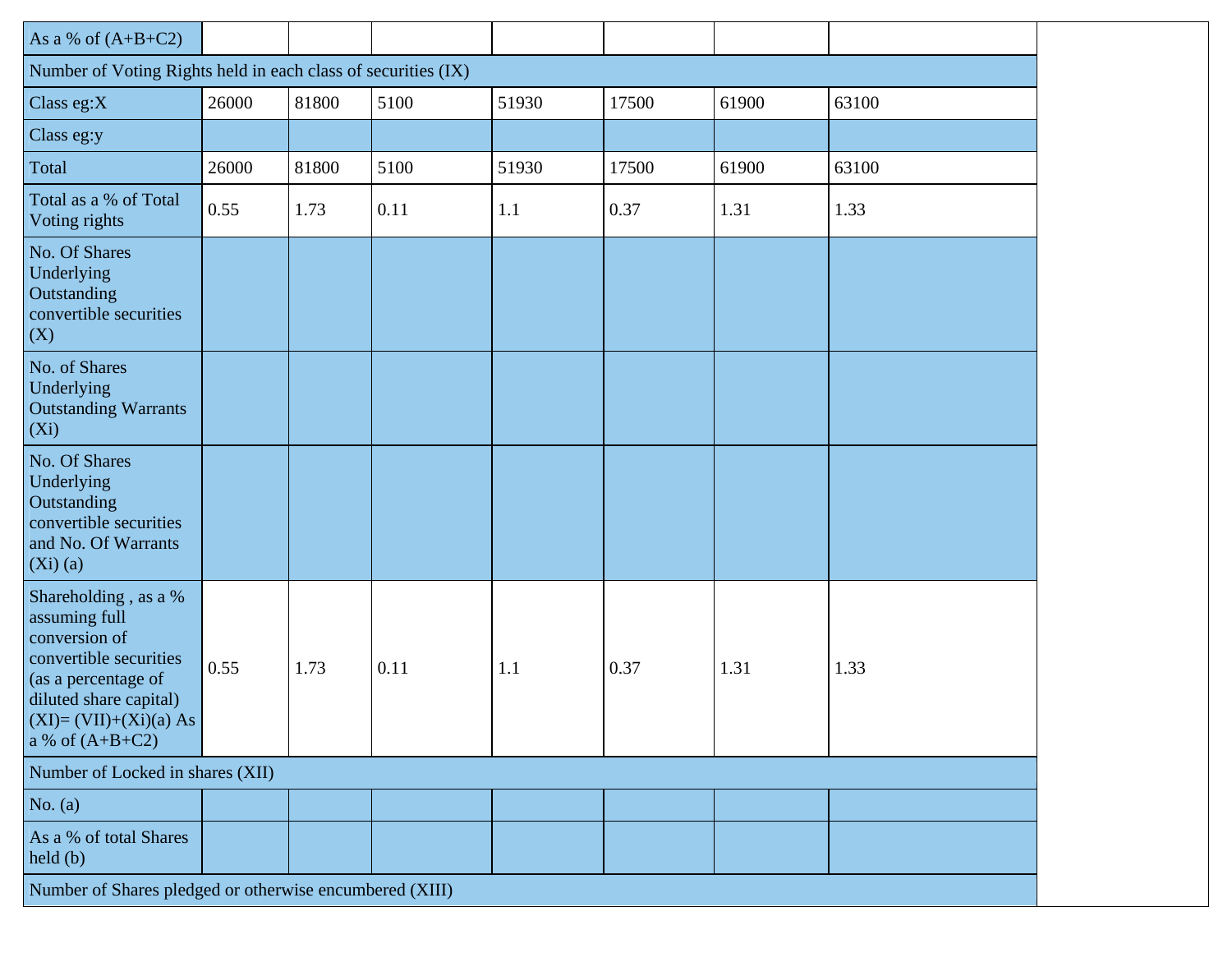| No. $(a)$                                                          |       |       |                |       |       |       |       |
|--------------------------------------------------------------------|-------|-------|----------------|-------|-------|-------|-------|
| As a % of total Shares<br>$\text{held}(\text{b})$                  |       |       |                |       |       |       |       |
| Number of equity<br>shares held in<br>dematerialized form<br>(XIV) | 26000 | 81800 | $\overline{0}$ | 51930 | 17500 | 61900 | 63100 |

|                                                                                                                   | <b>Individuals/Hindu undivided Family</b> |                |                          |                          |                        |                       |  |  |
|-------------------------------------------------------------------------------------------------------------------|-------------------------------------------|----------------|--------------------------|--------------------------|------------------------|-----------------------|--|--|
| Searial No.                                                                                                       | 29                                        | 30             | 31                       | 32                       | 33                     |                       |  |  |
| Name of the Shareholders<br>(I)                                                                                   | Surekh<br>a<br>Gupta                      | Ekta Gupta     | Sarika Jaju              | Shikha jain              | Shreya Gupta           | Click here to go back |  |  |
| PAN $(II)$                                                                                                        | <b>AARP</b><br>G5359<br>D                 | ADQPG8069<br>A | AEUPJ5181<br>$\mathbf R$ | AANPJ3217<br>$\mathbf D$ | BPCPG1480<br>${\bf E}$ | Total                 |  |  |
| No. of fully paid up equity<br>shares held (IV)                                                                   | 31600                                     | 49100          | 87300                    | 2000                     | 15600                  | 1604290               |  |  |
| No. Of Partly paid-up<br>equity shares held (V)                                                                   |                                           |                |                          |                          |                        |                       |  |  |
| No. Of shares underlying<br><b>Depository Receipts (VI)</b>                                                       |                                           |                |                          |                          |                        |                       |  |  |
| Total nos. shares held<br>$(VII) = (IV)+(V)+(VI)$                                                                 | 31600                                     | 49100          | 87300                    | 2000                     | 15600                  | 1604290               |  |  |
| Shareholding as a % of<br>total no. of shares<br>(calculated as per SCRR,<br>1957) (VIII) As a % of<br>$(A+B+C2)$ | 0.67                                      | 1.04           | 1.84                     | 0.04                     | 0.33                   | 33.88                 |  |  |
| Number of Voting Rights held in each class of securities (IX)                                                     |                                           |                |                          |                          |                        |                       |  |  |
| Class eg: $X$                                                                                                     | 31600                                     | 49100          | 87300                    | 2000                     | 15600                  | 1604290               |  |  |
| Class eg:y                                                                                                        |                                           |                |                          |                          |                        |                       |  |  |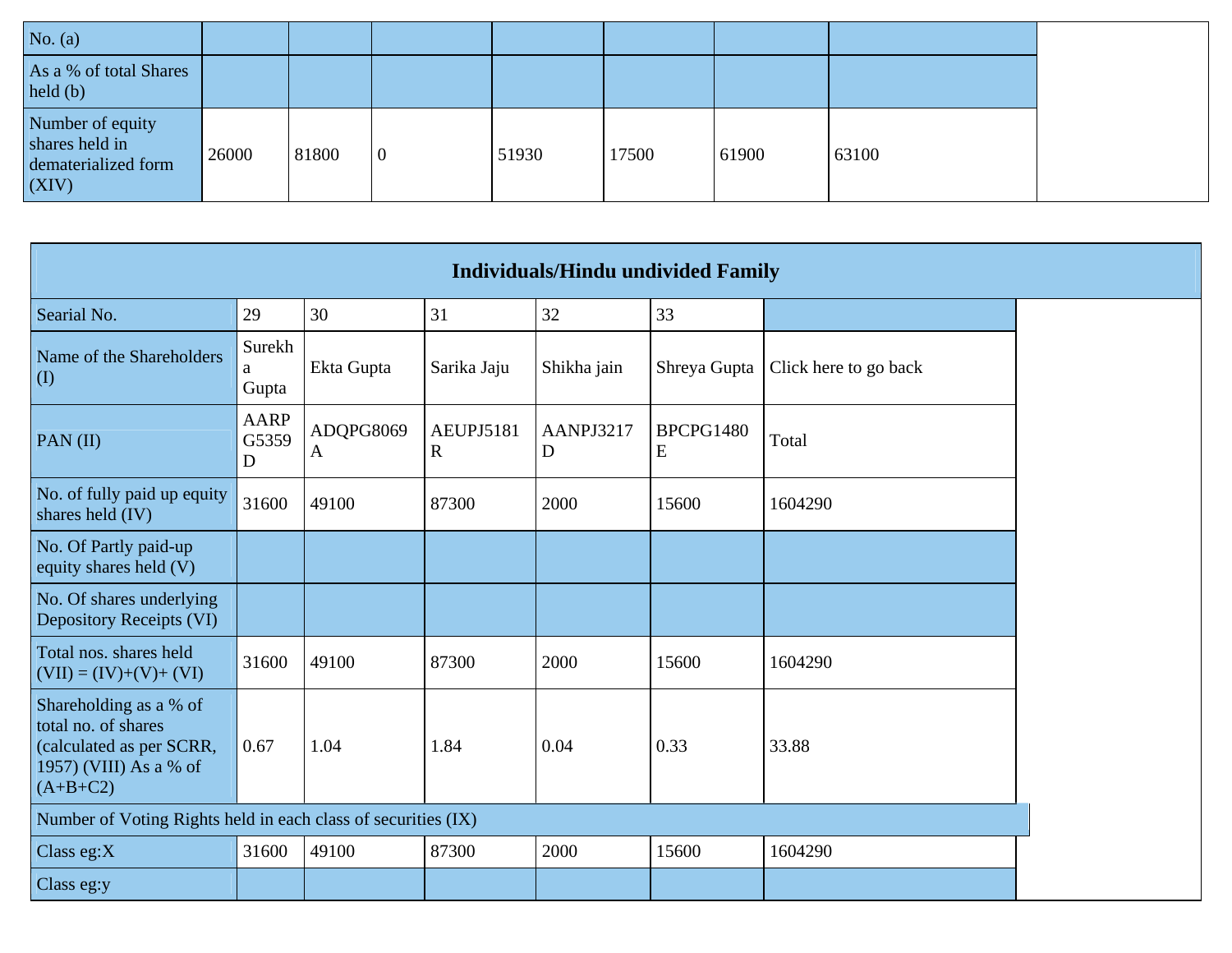| Total                                                                                                                                                                              | 31600 | 49100 | 87300 | 2000 | 15600 | 1604290 |
|------------------------------------------------------------------------------------------------------------------------------------------------------------------------------------|-------|-------|-------|------|-------|---------|
| Total as a % of Total<br>Voting rights                                                                                                                                             | 0.67  | 1.04  | 1.84  | 0.04 | 0.33  | 33.88   |
| No. Of Shares Underlying<br><b>Outstanding convertible</b><br>securities $(X)$                                                                                                     |       |       |       |      |       |         |
| No. of Shares Underlying<br><b>Outstanding Warrants (Xi)</b>                                                                                                                       |       |       |       |      |       |         |
| No. Of Shares Underlying<br><b>Outstanding convertible</b><br>securities and No. Of<br>Warrants $(Xi)$ (a)                                                                         |       |       |       |      |       |         |
| Shareholding, as a %<br>assuming full conversion<br>of convertible securities<br>(as a percentage of diluted<br>share capital) $(XI)$ =<br>$(VII)+(Xi)(a)$ As a % of<br>$(A+B+C2)$ | 0.67  | 1.04  | 1.84  | 0.04 | 0.33  | 33.88   |
| Number of Locked in shares (XII)                                                                                                                                                   |       |       |       |      |       |         |
| No. $(a)$                                                                                                                                                                          |       |       |       |      |       |         |
| As a % of total Shares<br>$\text{held}(\text{b})$                                                                                                                                  |       |       |       |      |       |         |
| Number of Shares pledged or otherwise encumbered (XIII)                                                                                                                            |       |       |       |      |       |         |
| No. $(a)$                                                                                                                                                                          |       |       |       |      |       |         |
| As a % of total Shares<br>$\text{held}(\text{b})$                                                                                                                                  |       |       |       |      |       |         |
| Number of equity shares<br>held in dematerialized<br>form (XIV)                                                                                                                    | 31600 | 49100 | 87300 | 2000 | 8500  | 1560090 |

**Any Other (specify)**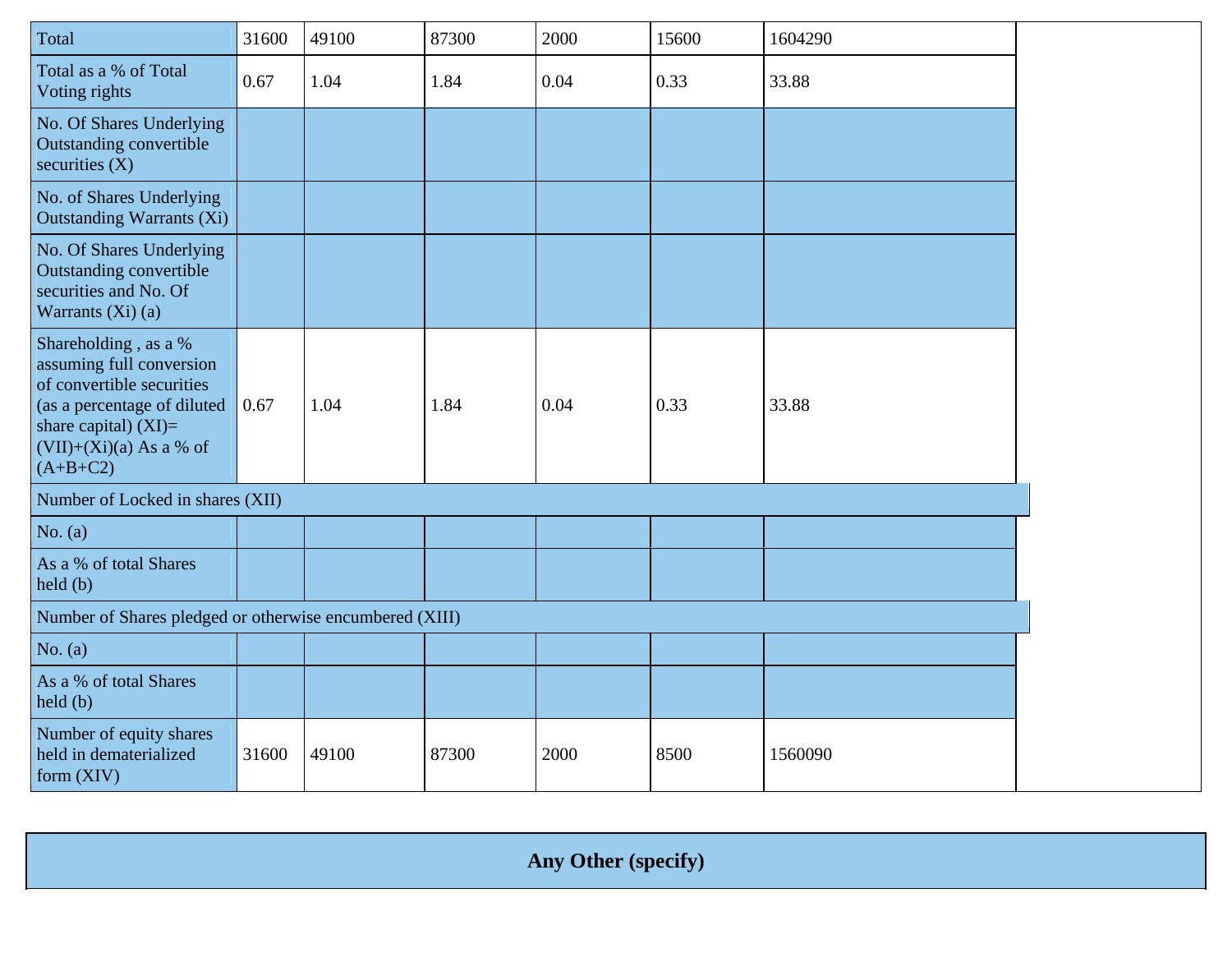| Searial No.                                                                                                          | $\mathbf{1}$                                        | 2                          | 3                                                           | $\overline{\mathcal{A}}$               | 5                                  | 6                                      | $\overline{7}$                         |
|----------------------------------------------------------------------------------------------------------------------|-----------------------------------------------------|----------------------------|-------------------------------------------------------------|----------------------------------------|------------------------------------|----------------------------------------|----------------------------------------|
| Category                                                                                                             | <b>Bodies</b><br>Corporat<br>e                      | <b>Bodies</b><br>Corporate | <b>Bodies</b><br>Corporate                                  | <b>Bodies</b><br>Corporate             | <b>Bodies</b><br>Corporate         | <b>Bodies</b><br>Corporate             | <b>Bodies Corporate</b>                |
| Name of the<br>Shareholders (I)                                                                                      | Northwe<br>st<br>Enterpris<br>es PVT.<br><b>LTD</b> | I P Polymers<br>PVT. LTD   | Aakash<br><b>Brothers</b><br><b>Trading Pvt</b><br>Ltd LTD. | Guwahati<br>Mercantile P<br><b>LTD</b> | Nezone<br>Agencies P<br><b>LTD</b> | Nezone<br>trading Co<br><b>PVT LTD</b> | <b>Kaushal Commercial</b><br>PVT. LTD. |
| No. of the<br>Shareholders (I)                                                                                       | $\mathbf{I}$                                        |                            | 1                                                           | $\mathbf{1}$                           | 1                                  |                                        | $\mathbf{1}$                           |
| No. of fully paid<br>up equity shares<br>held $(IV)$                                                                 | 11000                                               | 145100                     | 86900                                                       | 86500                                  | 119000                             | 97300                                  | 372100                                 |
| No. Of Partly paid-<br>up equity shares<br>$\text{held}(V)$                                                          |                                                     |                            |                                                             |                                        |                                    |                                        |                                        |
| No. Of shares<br>underlying<br>Depository<br>Receipts (VI)                                                           |                                                     |                            |                                                             |                                        |                                    |                                        |                                        |
| Total nos. shares<br>held $(VII) =$<br>$(IV)+(V)+(VI)$                                                               | 11000                                               | 145100                     | 86900                                                       | 86500                                  | 119000                             | 97300                                  | 372100                                 |
| Shareholding as a<br>% of total no. of<br>shares (calculated<br>as per SCRR,<br>1957) (VIII) As a<br>% of $(A+B+C2)$ | 0.23                                                | 3.06                       | 1.84                                                        | 1.83                                   | 2.51                               | 2.05                                   | 7.86                                   |
| Number of Voting Rights held in each class of securities (IX)                                                        |                                                     |                            |                                                             |                                        |                                    |                                        |                                        |
| Class eg: X                                                                                                          | 11000                                               | 145100                     | 86900                                                       | 86500                                  | 119000                             | 97300                                  | 372100                                 |
| Class eg:y                                                                                                           |                                                     |                            |                                                             |                                        |                                    |                                        |                                        |
| Total                                                                                                                | 11000                                               | 145100                     | 86900                                                       | 86500                                  | 119000                             | 97300                                  | 372100                                 |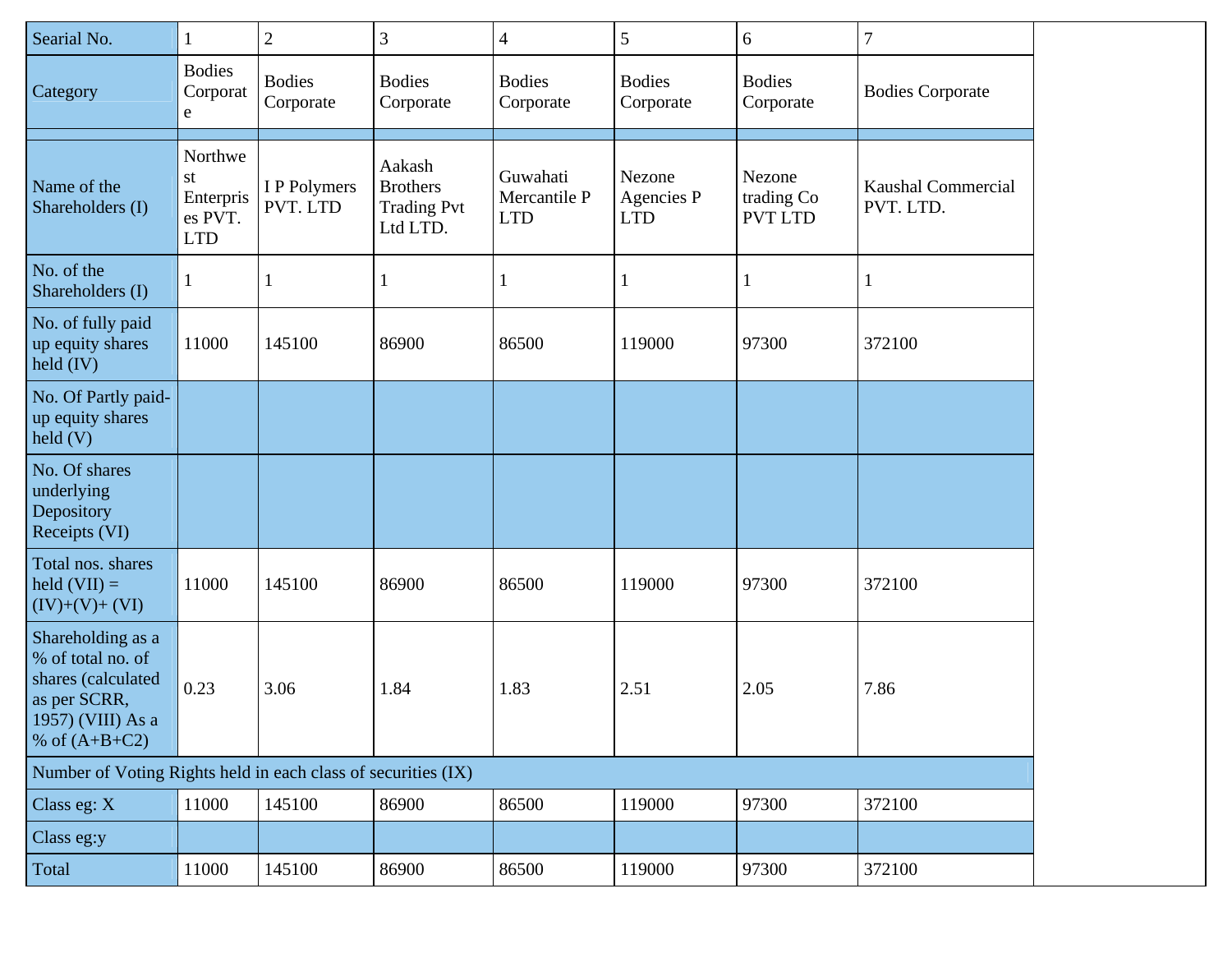| Total as a % of<br><b>Total Voting rights</b>                                                                                                                                          | 0.23 | 3.06 | 1.84 | 1.83 | 2.51 | 2.05 | 7.86 |
|----------------------------------------------------------------------------------------------------------------------------------------------------------------------------------------|------|------|------|------|------|------|------|
| No. Of Shares<br>Underlying<br>Outstanding<br>convertible<br>securities $(X)$                                                                                                          |      |      |      |      |      |      |      |
| No. of Shares<br>Underlying<br>Outstanding<br>Warrants (Xi)                                                                                                                            |      |      |      |      |      |      |      |
| No. Of Shares<br>Underlying<br>Outstanding<br>convertible<br>securities and No.<br>Of Warrants (Xi)<br>(a)                                                                             |      |      |      |      |      |      |      |
| Shareholding, as a<br>% assuming full<br>conversion of<br>convertible<br>securities (as a<br>percentage of<br>diluted share<br>capital) $(XI)=$<br>$(VII)+(X)$ As a %<br>of $(A+B+C2)$ | 0.23 | 3.06 | 1.84 | 1.83 | 2.51 | 2.05 | 7.86 |
| Number of Locked in shares (XII)                                                                                                                                                       |      |      |      |      |      |      |      |
| No. $(a)$                                                                                                                                                                              |      |      |      |      |      |      |      |
| As a % of total<br>Shares held (b)                                                                                                                                                     |      |      |      |      |      |      |      |
| Number of Shares pledged or otherwise encumbered (XIII)                                                                                                                                |      |      |      |      |      |      |      |
| No. $(a)$                                                                                                                                                                              |      |      |      |      |      |      |      |
| As a % of total<br>Shares held (b)                                                                                                                                                     |      |      |      |      |      |      |      |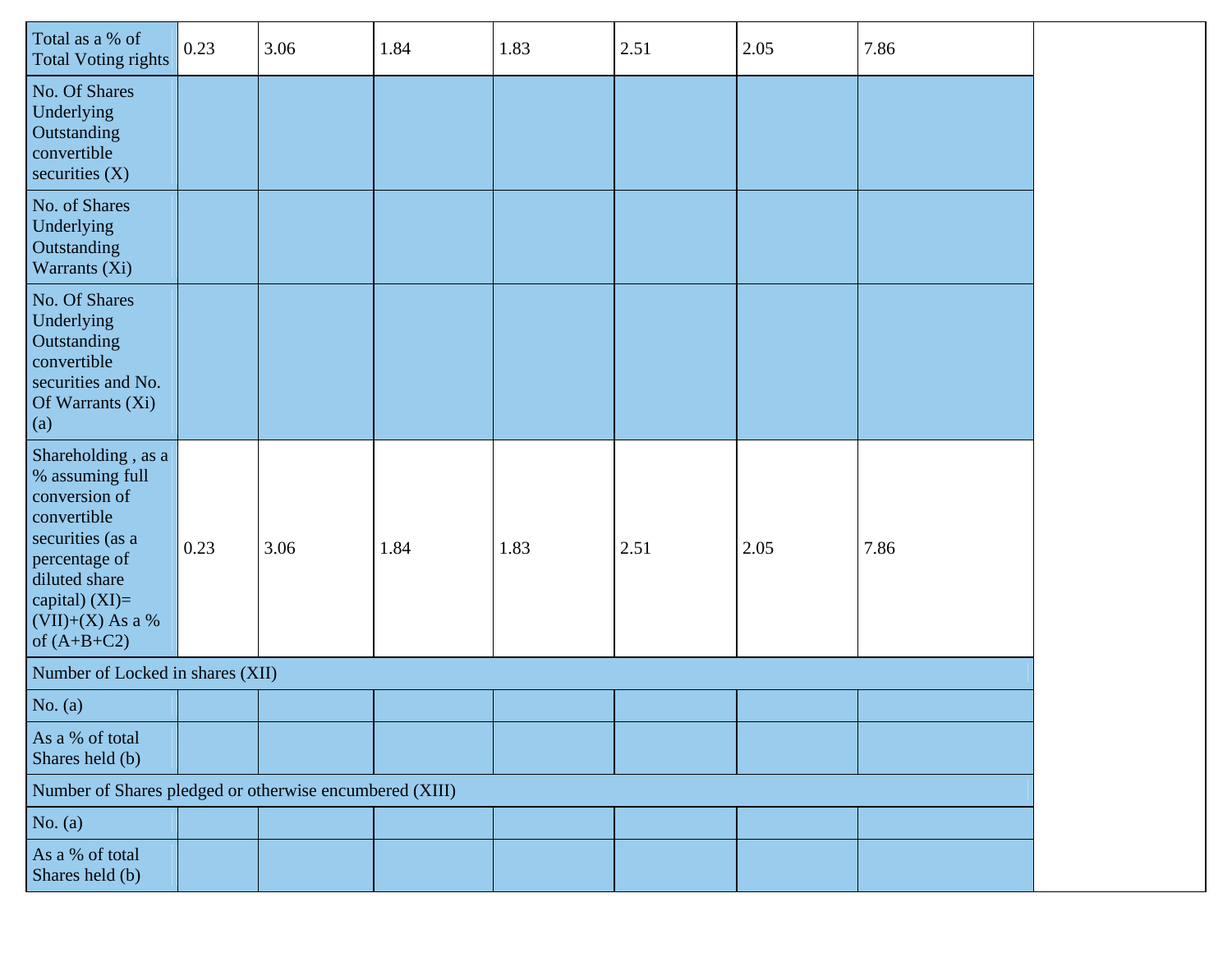| Number of equity<br>shares held in<br>dematerialized<br>form $(XIV)$ | 11000 | 137800 | 86900 | 86500 | 119000 | 91700 | 372100 |
|----------------------------------------------------------------------|-------|--------|-------|-------|--------|-------|--------|
| <b>Reason for not providing PAN</b>                                  |       |        |       |       |        |       |        |
| Reason for not<br>providing PAN                                      |       |        |       |       |        |       |        |
| Shareholder type                                                     |       |        |       |       |        |       |        |

|                                                                                                             | Any Other (specify)              |                                        |                                          |                       |  |  |  |
|-------------------------------------------------------------------------------------------------------------|----------------------------------|----------------------------------------|------------------------------------------|-----------------------|--|--|--|
| Searial No.                                                                                                 | 8                                | 9                                      | 10                                       |                       |  |  |  |
| Category                                                                                                    | <b>Bodies</b><br>Corporate       | <b>Bodies</b><br>Corporate             | <b>Bodies</b><br>Corporate               | Click here to go back |  |  |  |
| Name of the Shareholders (I)                                                                                | Eastern<br>Tube Co.<br>PVT. LTD. | Vishakha<br><b>Builders</b><br>Pvt Ltd | Jajodia Real<br><b>Estate Pvt</b><br>Ltd |                       |  |  |  |
| No. of the Shareholders (I)                                                                                 |                                  |                                        |                                          | 10                    |  |  |  |
| No. of fully paid up equity shares held (IV)                                                                | 109300                           | 162800                                 | 25000                                    | 1215000               |  |  |  |
| No. Of Partly paid-up equity shares held<br>(V)                                                             |                                  |                                        |                                          |                       |  |  |  |
| No. Of shares underlying Depository<br>Receipts (VI)                                                        |                                  |                                        |                                          |                       |  |  |  |
| Total nos. shares held $(VII) = (IV)+(V)+$<br>(VI)                                                          | 109300                           | 162800                                 | 25000                                    | 1215000               |  |  |  |
| Shareholding as a % of total no. of shares<br>(calculated as per SCRR, 1957) (VIII) As a<br>% of $(A+B+C2)$ | 2.31                             | 3.44                                   | 0.53                                     | 25.66                 |  |  |  |
| Number of Voting Rights held in each class of securities (IX)                                               |                                  |                                        |                                          |                       |  |  |  |
| Class eg: $X$                                                                                               | 109300                           | 162800                                 | 25000                                    | 1215000               |  |  |  |
| Class eg:y                                                                                                  |                                  |                                        |                                          |                       |  |  |  |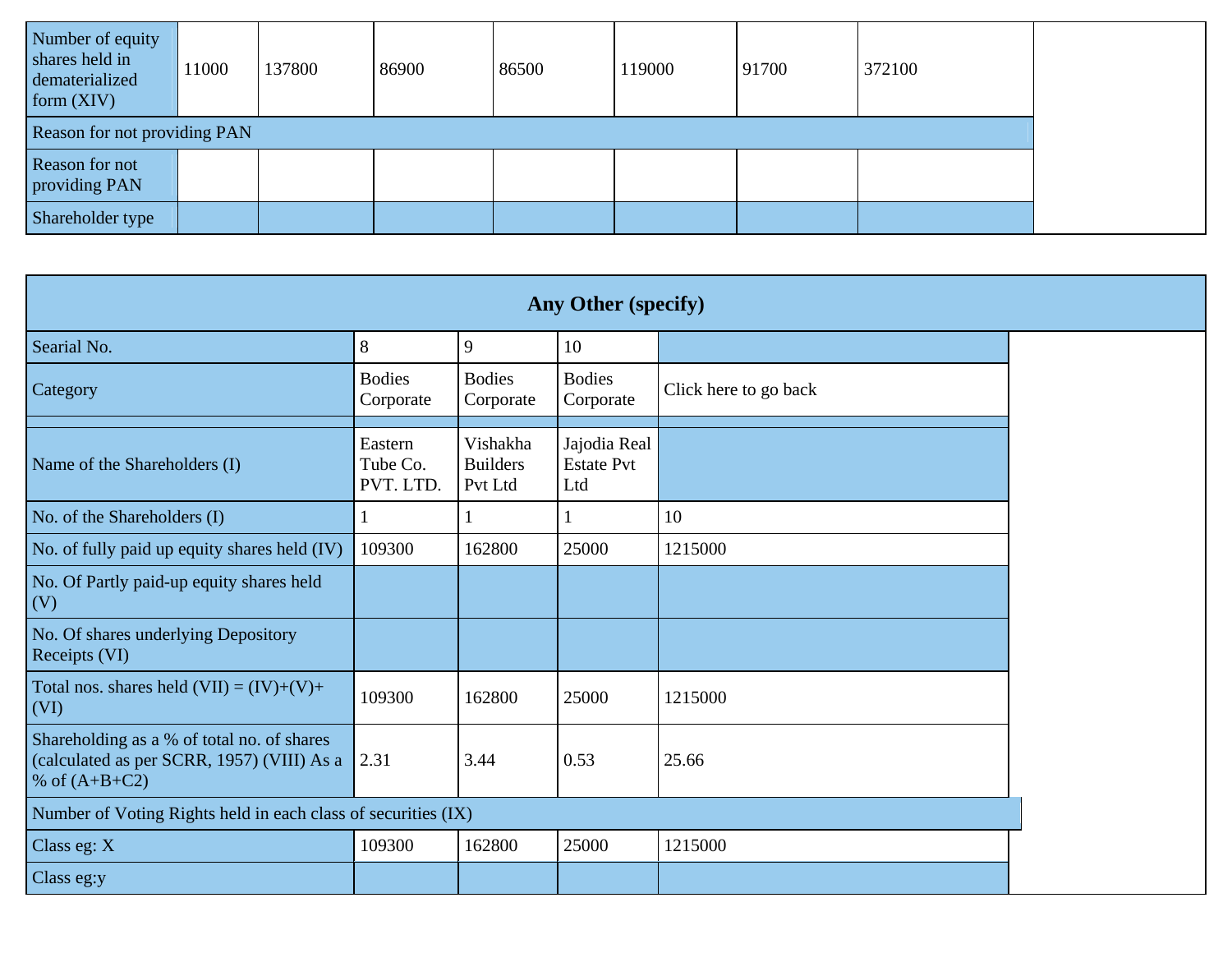| Total                                                                                                                                                                 | 109300 | 162800 | 25000 | 1215000 |
|-----------------------------------------------------------------------------------------------------------------------------------------------------------------------|--------|--------|-------|---------|
| Total as a % of Total Voting rights                                                                                                                                   | 2.31   | 3.44   | 0.53  | 25.66   |
| Shareholding, as a % assuming full<br>conversion of convertible securities (as a<br>percentage of diluted share capital) $(XI)$ =<br>$(VII)+(X)$ As a % of $(A+B+C2)$ | 2.31   | 3.44   | 0.53  | 25.66   |
| As a % of total Shares held (b)                                                                                                                                       |        |        |       |         |
| Number of equity shares held in<br>dematerialized form (XIV)                                                                                                          | 102700 | 162800 | 5800  | 1176300 |

|                                                                                                                | Individuals - ii. Individual shareholders holding nominal share capital in excess of Rs. 2 lakhs. |                      |                                |                                                |                                |                     |  |  |  |
|----------------------------------------------------------------------------------------------------------------|---------------------------------------------------------------------------------------------------|----------------------|--------------------------------|------------------------------------------------|--------------------------------|---------------------|--|--|--|
| Searial No.                                                                                                    |                                                                                                   | $\overline{2}$       | 3                              | $\overline{4}$                                 | 5                              | 6                   |  |  |  |
| Name of the Shareholders (I)                                                                                   | <b>JUGAL</b><br><b>KISHORE</b><br><b>AGIWAL</b>                                                   | <b>ASENLA</b><br>A.O | <b>AMONGLA</b><br><b>JAMIR</b> | <b>DEEPAK</b><br><b>KUMAR</b><br><b>KAPOOR</b> | <b>KRISHNA</b><br><b>GUPTA</b> | <b>SUMAN CHOPRA</b> |  |  |  |
| No. of fully paid up equity<br>shares held (IV)                                                                | 60700                                                                                             | 140000               | 155000                         | 98000                                          | 74400                          | 50800               |  |  |  |
| No. Of Partly paid-up equity<br>shares held $(V)$                                                              |                                                                                                   |                      |                                |                                                |                                |                     |  |  |  |
| No. Of shares underlying<br>Depository Receipts (VI)                                                           |                                                                                                   |                      |                                |                                                |                                |                     |  |  |  |
| Total nos. shares held (VII)<br>$= (IV)+(V)+(VI)$                                                              | 60700                                                                                             | 140000               | 155000                         | 98000                                          | 74400                          | 50800               |  |  |  |
| Shareholding as a % of total<br>no. of shares (calculated as<br>per SCRR, 1957) (VIII) As a<br>% of $(A+B+C2)$ | 1.28                                                                                              | 2.96                 | 3.27                           | 2.07                                           | 1.57                           | 1.07                |  |  |  |
| Number of Voting Rights held in each class of securities (IX)                                                  |                                                                                                   |                      |                                |                                                |                                |                     |  |  |  |
| Class eg: $X$                                                                                                  | 60700                                                                                             | 140000               | 155000                         | 98000                                          | 74400                          | 50800               |  |  |  |
| Class eg:y                                                                                                     |                                                                                                   |                      |                                |                                                |                                |                     |  |  |  |
| Total                                                                                                          | 60700                                                                                             | 140000               | 155000                         | 98000                                          | 74400                          | 50800               |  |  |  |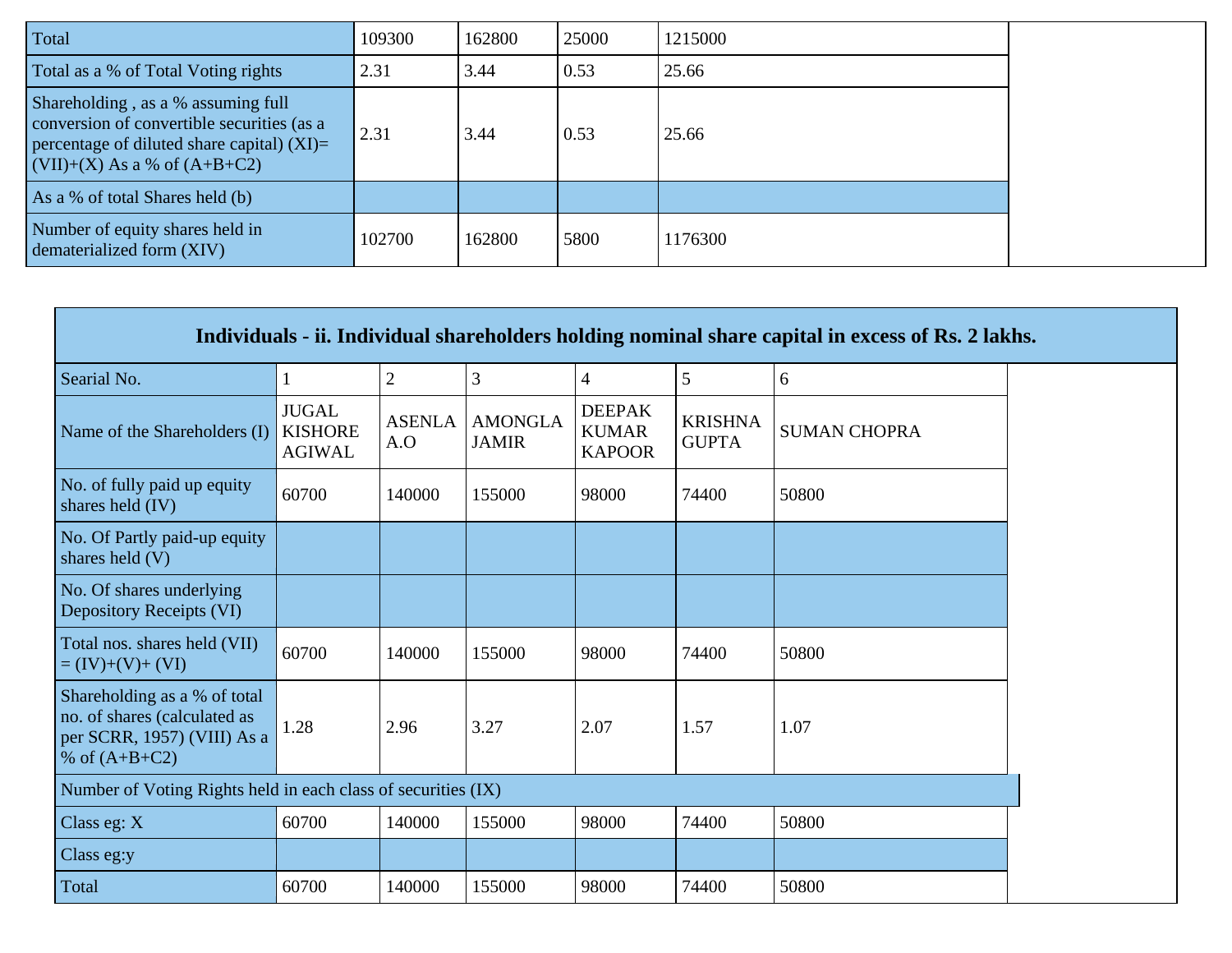| Total as a % of Total Voting<br>rights                                                                                                                                   | 1.28  | 2.96             | 3.27             | 2.07             | 1.57             | 1.07             |  |
|--------------------------------------------------------------------------------------------------------------------------------------------------------------------------|-------|------------------|------------------|------------------|------------------|------------------|--|
| Shareholding, as a %<br>assuming full conversion of<br>convertible securities (as a<br>percentage of diluted share<br>capital) (XI)= $(VII)+(X)$ As<br>a % of $(A+B+C2)$ | 1.28  | 2.96             | 3.27             | 2.07             | 1.57             | 1.07             |  |
| Number of Locked in shares (XII)                                                                                                                                         |       |                  |                  |                  |                  |                  |  |
| No. $(a)$                                                                                                                                                                |       |                  |                  |                  |                  |                  |  |
| As a % of total Shares held<br>(b)                                                                                                                                       |       |                  |                  |                  |                  |                  |  |
| Number of equity shares<br>held in dematerialized form<br>(XIV)                                                                                                          | 60700 | $\boldsymbol{0}$ | $\boldsymbol{0}$ | $\boldsymbol{0}$ | $\boldsymbol{0}$ | $\boldsymbol{0}$ |  |

|     | Individuals - ii. Individual shareholders holding nominal share capital in excess of Rs. 2 lakhs. |  |
|-----|---------------------------------------------------------------------------------------------------|--|
| No. |                                                                                                   |  |

| Searial No.                                                                                              |                       |
|----------------------------------------------------------------------------------------------------------|-----------------------|
| Name of the Shareholders (I)                                                                             | Click here to go back |
| PAN(II)                                                                                                  | Total                 |
| No. of fully paid up equity shares held (IV)                                                             | 578900                |
| No. Of Partly paid-up equity shares held (V)                                                             |                       |
| No. Of shares underlying Depository Receipts (VI)                                                        |                       |
| Total nos. shares held $(VII) = (IV)+(V)+(VI)$                                                           | 578900                |
| Shareholding as a % of total no. of shares (calculated as per SCRR, 1957) (VIII) As a<br>% of $(A+B+C2)$ | 12.23                 |
| Number of Voting Rights held in each class of securities (IX)                                            |                       |
| Class eg: $X$                                                                                            | 578900                |
| Class eg:y                                                                                               |                       |
| Total                                                                                                    | 578900                |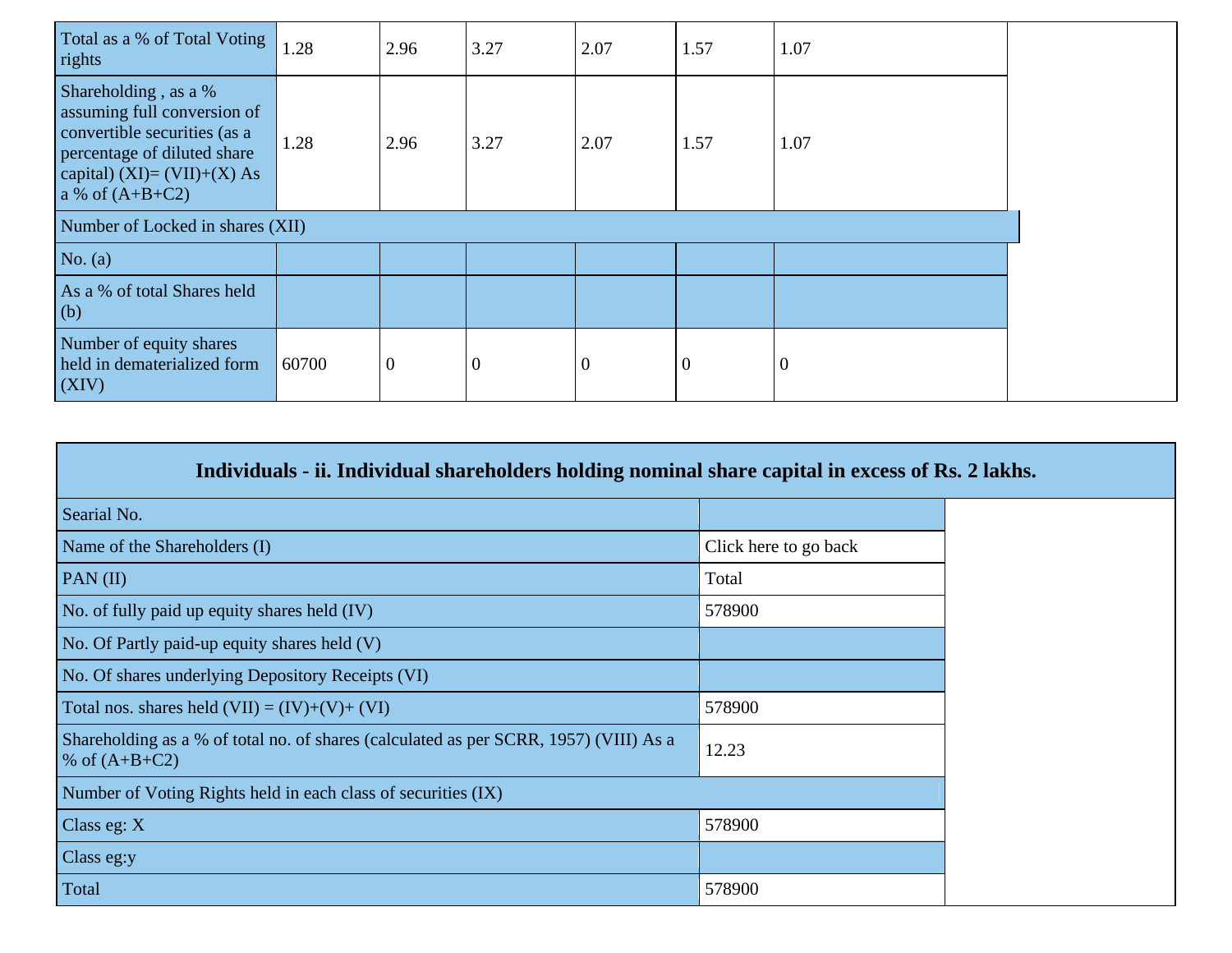| Total as a % of Total Voting rights                                                                                                                      | 12.23 |
|----------------------------------------------------------------------------------------------------------------------------------------------------------|-------|
| No. Of Shares Underlying Outstanding convertible securities and No. Of Warrants (Xi)<br>(a)                                                              |       |
| Shareholding, as a % assuming full conversion of convertible securities (as a<br>percentage of diluted share capital) (XI)= (VII)+(X) As a % of (A+B+C2) | 12.23 |
| Number of Locked in shares (XII)                                                                                                                         |       |
| No. $(a)$                                                                                                                                                |       |
| As a % of total Shares held (b)                                                                                                                          |       |
| Number of equity shares held in dematerialized form (XIV)                                                                                                | 60700 |

| <b>Any Other (specify)</b>                                       |                                              |                                                             |                                                                 |                       |  |  |
|------------------------------------------------------------------|----------------------------------------------|-------------------------------------------------------------|-----------------------------------------------------------------|-----------------------|--|--|
| Searial No.                                                      | $\mathbf{1}$                                 | $\mathbf{2}$                                                | 3                                                               |                       |  |  |
| Category                                                         | <b>Bodies</b><br>Corporate                   | <b>Bodies Corporate</b>                                     | <b>Bodies Corporate</b>                                         |                       |  |  |
| Category / More than 1<br>percentage                             | More than 1<br>percentage of<br>shareholding | More than 1<br>percentage of<br>shareholding                | More than 1<br>percentage of<br>shareholding                    |                       |  |  |
| Name of the Shareholders (I)                                     | <b>ITL UDYOG</b><br><b>LTD</b>               | <b>ITL STOCK &amp;</b><br><b>SHAREBROKERS</b><br><b>LTD</b> | <b>GLORY</b><br><b>ADVERTISING &amp;</b><br><b>MKTG PVT LTD</b> | Click here to go back |  |  |
| No. of the Shareholders (I)                                      | 1                                            |                                                             |                                                                 | $\overline{0}$        |  |  |
| No. of fully paid up equity shares<br>held $(IV)$                | 91800                                        | 78100                                                       | 50000                                                           | $\overline{0}$        |  |  |
| No. Of Partly paid-up equity<br>shares held $(V)$                |                                              |                                                             |                                                                 |                       |  |  |
| No. Of shares underlying<br>Depository Receipts (VI)             |                                              |                                                             |                                                                 |                       |  |  |
| Total nos. shares held $(VII) =$<br>$(IV)+(V)+(VI)$              | 91800                                        | 78100                                                       | 50000                                                           | $\overline{0}$        |  |  |
| Shareholding as a % of total no.<br>of shares (calculated as per | 1.94                                         | 1.65                                                        | 1.06                                                            | $\overline{0}$        |  |  |